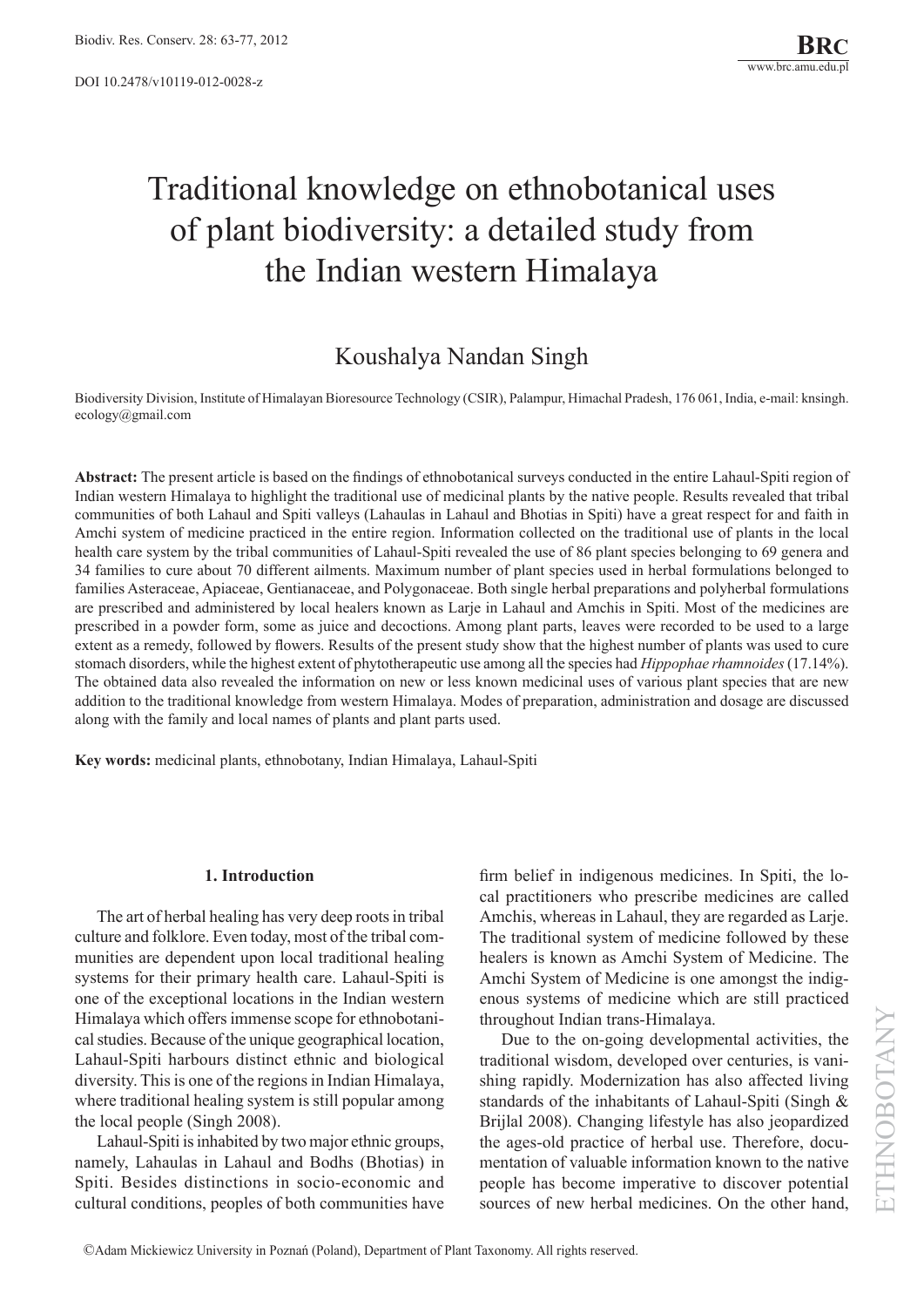it also aims to preserve ages-old traditional knowledge which is mostly transferred by the word of mouth from one generation to another without any permanent record. Therefore, the present study was designed to provide comprehensive and novel information on traditional phytotherapy curing various ailments prevailing in Lahaul-Spiti region of Indian western Himalaya.

## **2. Materials and methods**

## 2.1. Study area and topography

Study is confined to district Lahaul-Spiti of Himachal Pradesh in western Himalaya. Lahaul-Spiti, situated between 3144'57''-32°59'57''N latitudes and 76°46'29''-78°41'34''E longitudes, is an ideal landscape, encompassing most of the diverse ecosystems widely spread between temperate to cold desert zones. The district headquarter is located at Keylong (3350 m). Among the 12 districts in the state, it is the largest district with a total area of 13,835 sq km and accounts for 24.85 percent of the total geographical area of Himachal Pradesh. Lahaul-Spiti comprises two different mountainous tracts (sub-divisions). The first one is known as Lahaul and the other as Spiti (Fig. 1). These two sub-divisions are totally distinct from each other in several aspects. Lahaul sub-division, the western part of the district, is physically more accessible, whereas Spiti, the eastern part of the district, is difficult to access. The Kunjum Pass (4591 m) keeps these two sub-divisions

isolated from each other for more than six months in a year due to heavy snowfalls.

Lahaul-Spiti is thinly populated. It is inhabited by 31,294 persons with a population density of 2 persons per sq km, representing 0.6 percent of the total population of the State. The Lahaul valley is physically a closed unit surrounded by the main Himalayan ranges on the North, the mid-Himalayan range or Pir Panjal on the South, the Kunjum range which separates Lahaul from Spiti on the East, and the off-shoot of the Pir Panjal range on the West. The Rohtang Pass (3981 m), the gateway to Lahaul-Spiti region, connects Lahaul to Kullu district of the State. Higher mountain ranges and narrow river valleys are the most important features of Lahaul. The lowest elevation point (2400 m) in the valley is at the exit of the Chenab River in Chamba. Waters of the Great Himalayan ranges enclosed within the Lahaul is drained by two rivers, namely the Chandra and the Bhaga, which originate in the mountain ranges of Baralacha Pass situated at the northern extremities of the valley.

The Spiti valley with its headquarter at Kaza (3450 m), is situated beyond the Kunjum Pass and lies in adjoining part of the central Himalaya behind the rain shadow of the Great Himalayan ranges. It is bounded by Tibet in the North-East, Kinnaur and Kullu districts in South-East and West, and Ladakh (Jammu and Kashmir) in the North, with average elevation of 4000 m. Minimum altitude of Spiti valley is 3050 m at the entrance (Sumdo) to the valley from the South-East border with Kinnaur. The only other point of entry is from the



**Fig. 1.** Map of the study area (Lahaul-Spiti) showing major localities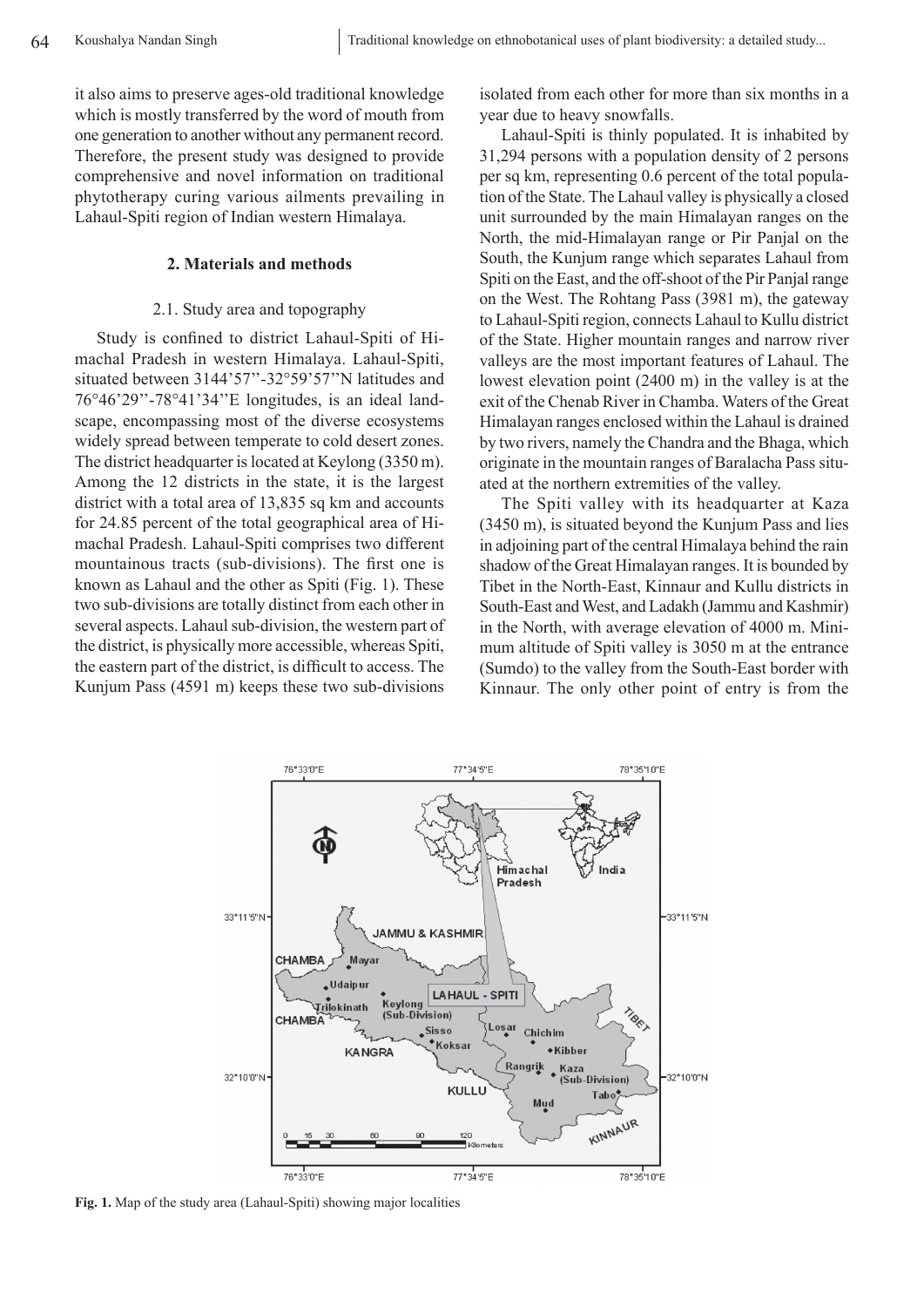North-West at Kunjum Pass. The predominant feature of Spiti cold desert is the broad and completely rugged valley with perennial flowing water of the Spiti River. A natural glacial lake (4575 m) at Mane, Spiti River, and Pin River originating from Bhava Pass (4700 m) are the main sources of water. The Spiti valley is famous for lakes and monasteries. Gete (4270 m) and Kibber (4205 m) are amongst the villages in this region linked with a road, which are located at the highest elevations in the world (Census of India 2003).

## 2.2. Native people

The inhabitants of Lahaul-Spiti are overwhelmingly Buddhists and the dialect spoken by the inhabitants is known as Bhoti, which is near to Tibetan language. Before the start of the modern communication system, the main occupation of the people was agriculture and animal husbandry. Male folks mainly used to spend their time playing with their mules, apart from helping the ladies in agricultural operations. Kuth (*Saussurea costus*) was cultivated largely and was the main source of trade in Lahaul valley. Due to gradual socio-cultural changes and modern facilities, people are now engaged in government jobs, road construction and other activities. Besides cultivating traditional cultivars of mustard, buckwheat, barley and wheat, people are now concentrating on cash crops like seed potato, green peas and hops. However, introduction and production of high quality apple from Lahaul-Spiti indeed have revolutionized the economy of the tribal people.

## 2.3. Ethnobotanical surveys and documentation of traditional knowledge

In order to explore plants used as ethnomedicines by the tribal communities of Lahaul-Spiti, 3-4 field surveys every year, from 2002-2008 were conducted in the entire study area. Surveys were organized periodically during the flowering period of most of the higher plants. It helped the informants to identify the plants by their local names and quality specimens of the plants used traditionally by the people were available for the herbarium purpose.

Since there is a common belief among the indigenous people that if any secret regarding therapeutic value is revealed to anyone outside their own clan, the efficacy of plant will vanish, in order to win their confidence, close contacts were developed with local people particularly traditional healers and elders before gathering information on traditional medicinal uses of plants.

Information on traditional phytotherapy to cure various ailments was collected through oral discussions and documented on well-structured questionnaires following Jain (1987), Martin (1995) and Cotton (1996). Data were verified in different villages among the interviewers showing the same plant sample, and

even with the same informants on different occasions. The information regarding the traditional knowledge on the local uses of plants, their local names, part(s) used, ailments cured and mode of preparation and administration have been given in the results. Besides, plant family and scientific name with voucher specimen number of each plant used in traditional phytotherapy have also been provided. The extent of use of each plant species curing various diseases was computed as follows:

Extent of use  $(\frac{9}{0})$  = (total number of ailments cured with the use of a plant / total number of ailments prevailing in the area)  $\times$  100

## 2.4. Collection and identification of plant specimens and preservation

From each sampling site, the voucher specimens of plant species observed in the quadrats were collected and identified with the help of local and regional floras (Polunin & Stainton 1984; Aswal & Mehrotra 1994). Herbarium of Botanical Survey of India (BSD), Dehradun was also consulted for the identification and authentication of the plant species. Specimens collected during the surveys were processed in the herbarium laboratory following Jain and Rao (1976). These were pressed, dried in blotting sheets and poisoning with formaldehyde or mercuric chloride solution (0.5%) was done to protect against insect and fungal attack before mounting on the herbarium sheets.

The plant specimens having unique voucher number were deposited in the herbarium of the Institute of Himalayan Bioresource Technology (PLP), Palampur, Himachal Pradesh and one set of these specimens was also deposited in the herbarium of BSI, Dehradun for future reference.

#### **3. Results**

3.1. Alphabetical arrangement of families showing number of species and genera of medicinal plants used in traditional phytotherapy in Lahaul-Spiti

#### Apiaceae

*Angelica glauca* Edgew. (PLP 6443), Churra – about 3 gram powder of dried roots is taken orally with warm water to cure gastric troubles. Crushed root parts are mixed with ghee (clarified butter) in 2:1 ratio, then warmed and applied externally on swollen parts of the body especially leg joints and feet to cure swelling and pain.

*Bupleurum falcatum* L.L. (PLP 4275), Thonpu – whole plant is collected, dried under shade and powdered. The powder is taken orally with lukewarm water to cure stomach pain.

*Carum carvi* L. (PLP 4695), Mathui, Gronae – mature seeds are fried in ghee and crushed into powder.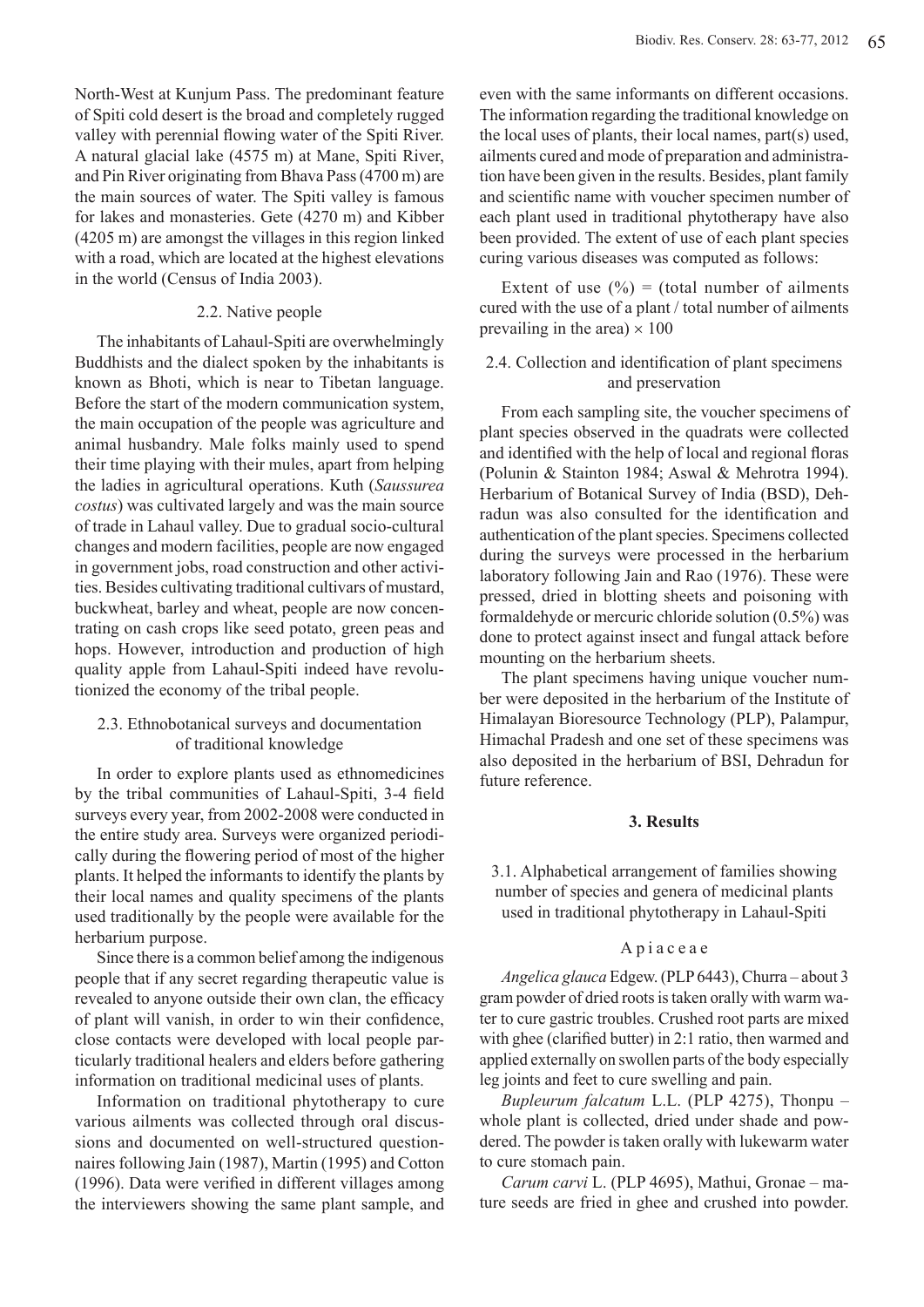Ghee is added to prepare paste and applied on swollen testis to reduce inflammation twice a day for one week. Seeds can be ground and roasted in ghee to be applied on skin for a week to cure a skin infection locally called 'yiring'. It is also used to cure toothache. Half spoon of powder, mixed with equal proportion of flower powder of *Thymus linearis*, is taken with water after meal to improve digestion. It also cures stomach pain and gastric troubles. Seeds of plant are also ground in equal proportion with floral parts of kuth (*Saussurea costus*) and mixed with ghee. These ingredients are concentrated at low temperature so that a thick paste can be prepared. This paste is applied externally for 2-3 days twice a day to cure ear ache.

*Chaerophyllum villosum* Wall. ex DC. (PLP 4278), Shigu zera – seeds and leaves are directly consumed as vegetable to cure cold and cough. It is also reported to cure stomach pain caused by cold.

*Ferula jaeschkeana* Vatke (PLP 4300), Thunak – powder prepared from dried parts is consumed daily with water to cure chest pain.

*Heracleum lanatum* Michx. (PLP 6436), Roa, Swarsh, Tukhar – leaf powder is taken with water to cure gastric trouble. About 500 grams of roots are crushed and boiled in 1 liter of cow urine to prepare a decoction. The decoction obtained is applied externally to cure joint pains.

*Pleurospermum stylosum* Benth. ex Cl. (PLP 4310), Yumo-dijen – all parts, including roots, are dried under shade and powdered. Small tablets (about 2-5 grams) prepared from the powder are given to pregnant women to reduce pain during childbirth.

## Asteraceae

*Artemisia biennis* Willd. (PLP 6418), Phurmong nakpo, Ciski – leaves are boiled in water to prepare decoction. About  $\frac{1}{4}$  glass of this decoction is taken orally to cure gastric trouble and stomach pain. Powder prepared from leaves and flowers is roasted at low temperature in earthen pot and is further mixed with black pepper locally known as 'temar' in the ratio of 2:1. Half spoon of this mixture is taken orally with one glass of water with empty stomach to kill the worms. Smoke of above ground parts is used as insect repellent.

*Artemisia maritima* L. (PLP 1560), Shoma, Atong – juice of fresh roots is applied externally on skin to cure boils due to burning. Also, can be taken orally to cure stomach pain. Seeds are ground to prepare powder. About ½ spoon of powder is taken twice daily to cure joint pains.

*Artemisia scoparia* Waldst. & Kit (PLP 4334), Phur-Mang – dried leaves and seeds are crushed and boiled in water at low temperature until it becomes a paste. The concentrate thus obtained is mixed with mustard oil and is applied to cure ear and toothache.

*Cousinia thomsonii* C.B. Clarke (PLP 4208), Tulse – about 2-2.5 grams of root powder is taken regularly to cure swellings and joint pains. Powder of leaves is stored in paper in the shape of cigarette. It is then burned and is touched with the body parts for 2-3 times for 5-6 days to cure body pains.

*Crepis flexuosa* (DC.) Benth. (PLP 1534), Homa Sili – fresh juice of a plant, mixed with equal amount of water, is taken regularly once a day to cure jaundice, until cured.

*Erigeron multiradiatus* Benth. (PLP 4247), Luk-Mik – juice of fresh leaves is taken with equal quantity of water to get relief from burning sensation in the stomach.

*Erigeron borealis* (Vierch.) Simmons (PLP 4342), Mathok-Lugmik – leaves are dried under shade and ground to prepare powder. Powder along with other ingredient is taken as an antidote to cure food poisoning.

*Hieracium crocatum* Fries (PLP 4269), Khala – leaves are ground to prepare powder. Half spoon is taken with one glass of cold water to cure gastric troubles.

*Inula racemosa* Hook.f. (PLP 6457), Manuruta, Manu, Manukuth – dry roots are crushed and boiled either in mustard or in apricot oil at a very low temperature so that all the content (alkaloids) from the roots get dissolved in oil. It can be noticed, when colour of oil starts changing and gives an appearance of brownish red. This decoction is again concentrated at low temperature. It is applied on head once a day for 2-3 months to check hair fall. Paste prepared from the powder when mixed with desi ghee is also applied on skin, twice a day for 7 days to cure boils/ blisters and skin eruptions. One spoon of decoction prepared from roots is given to cure boils every day, until cured.

*Lactuca dolichophylla* Kitam. (PLP 6492), Tharnu – roots are dipped in cow urine for purification before drying in shade. Powder is prepared, which is mixed with the powder of ripened fruits of Jamalghotta (*Jatropha*). One gram of powder is taken with water for only one day to cure constipation.

*Lactuca macrorhiza* Hook.f. (PLP 4292), Gonpu – powder of whole plant is used as an ingredient to cure stomach ache.

*Lactuca rapunculoides* (DC.) Clarke (PLP 4315), Gonpu – ujice of young leaves mixed with equal quantity of water is taken to cure severe stomach pain and cramps for immediate relief.

*Saussurea costus* (Falc.) Lipschitz (PLP 6458), Kuth, Shahruta – about 100 grams of roots are ground to prepare the paste with water. This paste is applied on skin to cure boils and blisters. It is also applied to cure leprosy locally called as 'kod/ jai' for 7-8 days. Floral parts of kuth and seeds of *Carum carvi* are ground in equal proportion and mixed with desi ghee (butter). These ingredients are warmed to concentrate at low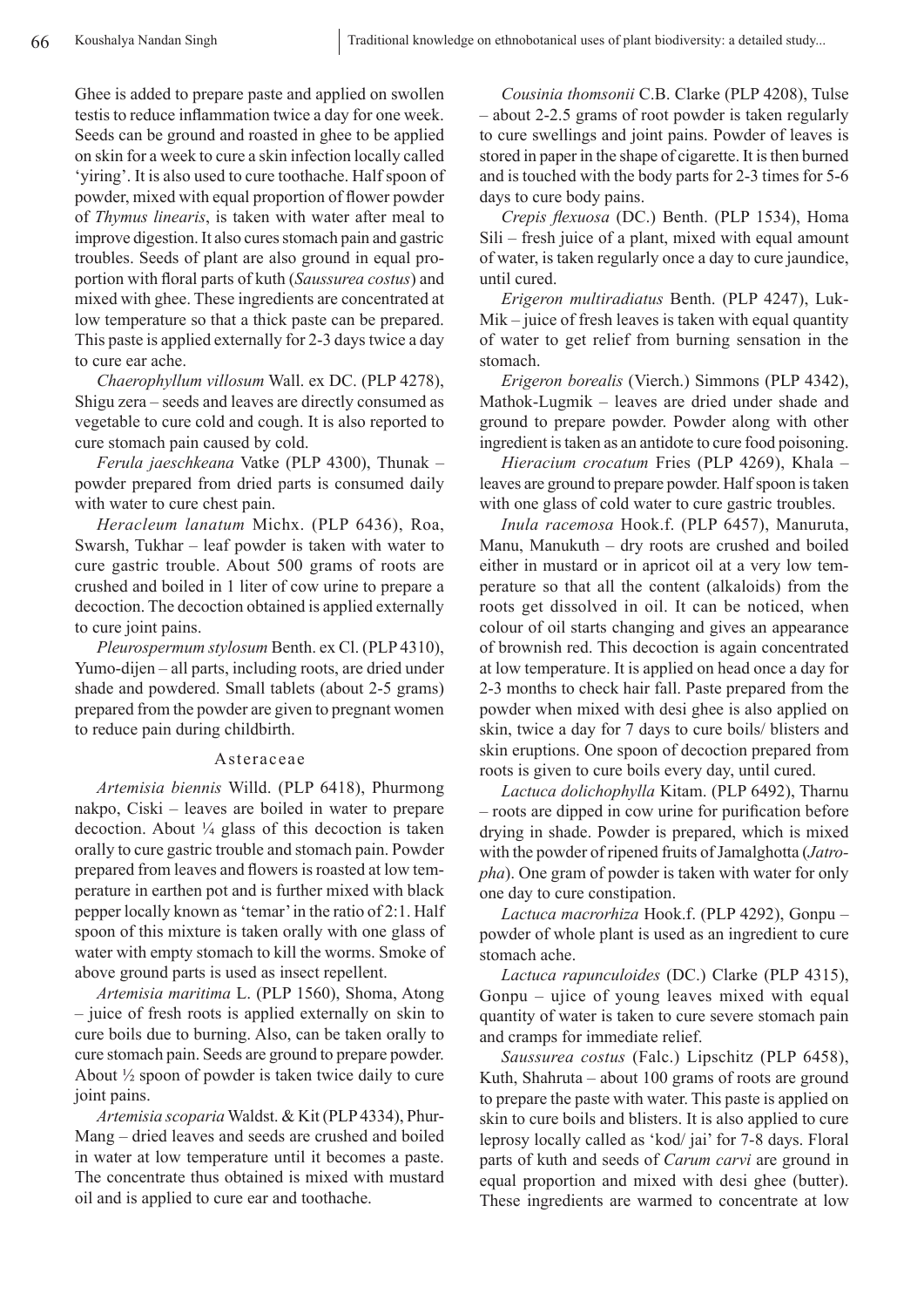temperature so that a thick paste can be prepared. This paste is applied on external parts of the ears twice a day for 2-3 days to cure ear ache. Oil extracted from the dried roots is applied on joints to cure pain. It is also very effective to cure paralysis. Furthermore, it is applied on forehead and chest to cure cold and cough.

*Saussurea glanduligera* Sch.-Bip. ex Hook.f. (PLP 4309), Pang-Poy – fresh juice of leaves and flowers along with other ingredients is taken as an antidote against food poisoning. The dried powder is also consumed as cooling agent.

*Scorzonera divaricata* Turcz. (PLP 4203), Thunpu – decoction of leaves and shoots prepared at low temperature is prescribed orally to cure jaundice and dysentery.

*Tanacetum falconeri* Hook.f. (PLP 4284), Khanpa – whole plant is dried under shade and powdered. It is taken along with other ingredients to cure joint pains. It is also prescribed for blood purification.

*Taraxacum officinale* Wigg. (PLP 4013), Sarchen-Metok, Sirsim, Koadi – powder of aerial parts is taken with milk or water to cure joint pains and kidney problems. About 100 grams of flowers/inflorescences is boiled in one liter of water for two hours. It forms a decoction of yellow colour. It is mixed with water in equal proportion to make one glass volume and is taken regularly for two days to cure mouth ulcers. It also cures boils and blisters. Roots are crushed to prepare paste by mixing with milk of either cow or sheep. It is applied on burnt parts of human body due to hot water for immediate healing and to reduce pain. About one gram of powder prepared from leaves and flowers is taken with half glass of water to cure diabetes and liver trouble locally called 'peet'.

*Tragopogon pratense* L. (PLP 6495), Thunbu – one gram of root powder is taken orally with water once a day to cure constipation.

## Berberidaceae

*Berberis pseudumbellata* Parker (PLP 6449), Kimli – roots are cut into small pieces. About one quintal (100 kg) of this material is boiled in a big pot with 15 l of water for one day. It is concentrated and then filtered. Half of one drop of this decoction is applied to eyes to reduce eye irritation and pain. It is also applied on forehead and chest to cure cold, cough and fever.

## Betulaceae

*Betula utilis* D. Don (PLP 6455), Bhujpatra – stem bark of the tree is dried and burned. Smoke is inhaled through nose for 1 minute for 2 days to cure cold and cough. It helps to stop bleeding from nose.

## Boraginaceae

*Arnebia euchroma* (Royle) T.M. Johnston (PLP 4205), Khamed, Dimok – fresh roots are crushed and ground to prepare powder. It is then filtered by using muslin cloth and stored. Powder is prescribed to cure cough and dryness in the throat. It is also given by 'Amchis' for blood purification.

*Lindelofia longiflora* (Royle ex Benth.) Bail. (PLP 4256), Showarag, Showara – leaves are burned to prepare ash which is applied on cuts and wounds to control bleeding and for quick healing. Dry leaves are crushed and then boiled in water. One glass of decoction is taken once for two days to cure food poising and control vomiting.

#### Brassicaceae

*Aphragmus oxycarpus* (Hook.f. & Th.) Jafri (PLP 1520), Chhuruk – powder of dried above ground parts of a plant is used along with other ingredients to regulate urine flow.

*Lepidium latifolium* L. (PLP 4226), Chulti – powder of dried leaves and flowers is taken daily with water to cure joint pains.

#### Capparidaceae

*Capparis spinosa* L. (PLP 4330), Martokpa, Rutoka – green shoots are cut and dried in shade and powdered. The powder is taken orally twice a day to cure liver pain (preliminary stage of jaundice). It also cures irregular urination. About 4-5 ripened fruits are consumed daily as aphrodisiac and cures impotency.

## Chenopodiaceae

*Chenopodium botrys* L. (PLP 4301), Sha – vegetable prepared from tender shoots and leaves is found effective to cure severe headache.

#### Crassulaceae

*Sedum tibeticum* Hook.f. & Th. (PLP 4262), Sholo – juice of fresh above ground plant parts is used as an ingredient in the medicine which cures trouble (pain) in heart and lungs.

#### Cupressaceae

*Juniperus communis* L. (PLP 6451), Bethda – the heartwood is cut into small pieces and stored in earthen pot. It is warmed at high temperature, which results in oozing of oil from wood chips. The oil obtained is applied externally on male genital organs to cure impotency. Regular massage with this oil cures skin itching, infection and boils.

#### Elaeagnaceae

*Hippophae rhamnoides* L. (PLP 4268), Cherma, Shuaag, Tarbu – the juice extracted from fruit pulp is mixed with double proportion of water and taken for a week to cure impotency. The juice extracted from 5 kg of fruit pulp is boiled at low temperature with half liter of water till it gets solidified. Tablets are made and 2 tablets are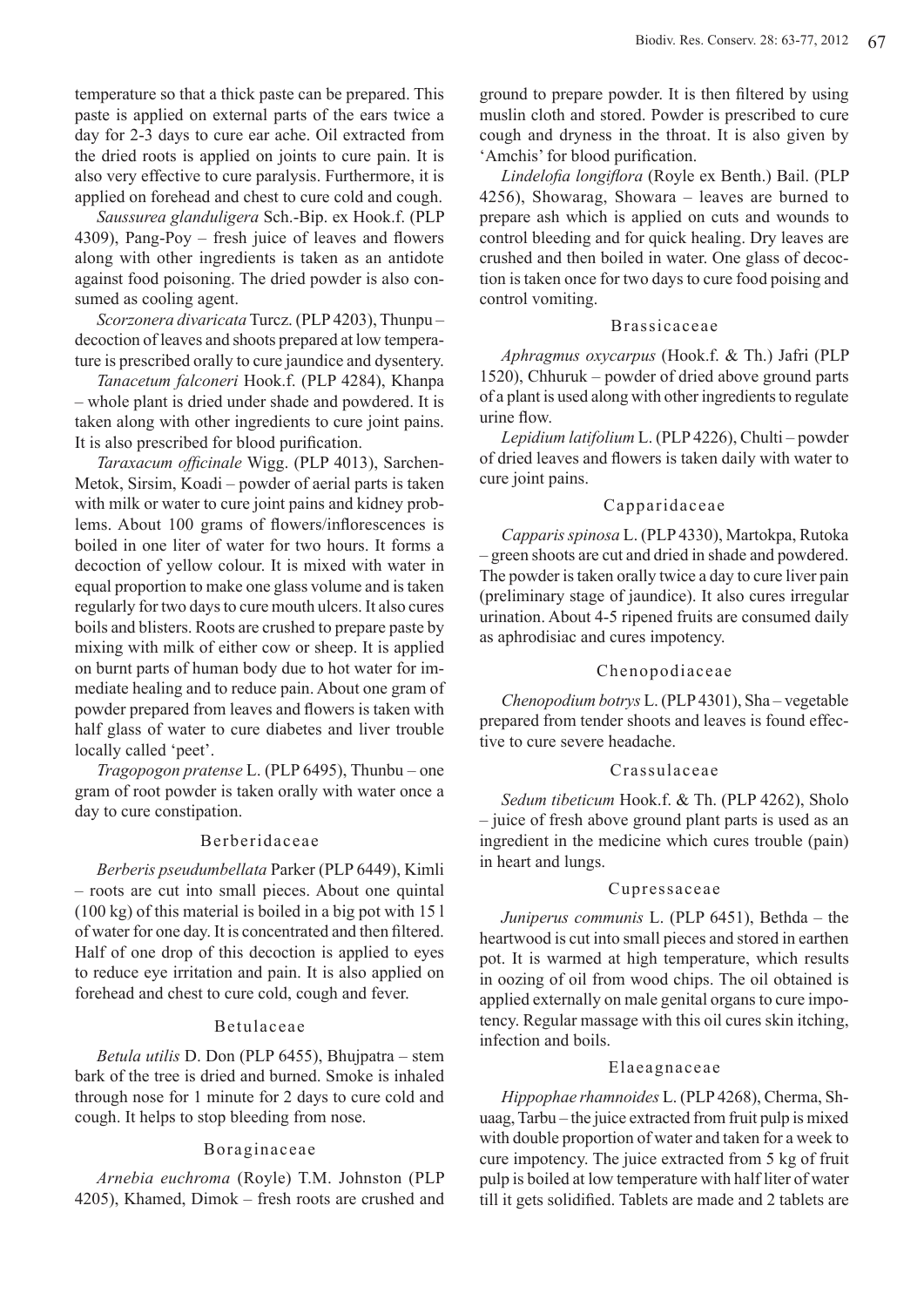given to women with milk to cure excessive bleeding and pain during menstruation cycle. It helps in blood purification and improves lungs. It also cures jaundice, cold, cough and kidney disorders. Dried berries are used to prepare herbal tea, which is quite effective to cure tuberculosis. Fresh vegetative twigs are used as local toothbrushes to control bleeding and infection in gums.

*Hippophae tibetana* Schlecht. (PLP 4348), Chha-Tuan – dried berries are crushed and boiled in water and the decoction obtained is taken as tea to cure cough, congestion, jaundice and also for blood purification. The dried fruit powder is mixed with the root powder of *Valeriana jatamansi* in 1:2 ratio. A small quantity of powder is taken daily with cold water to regulate menstruation cycle. Dried fruits are crushed and boiled in water to prepare a decoction. Berries are also taken directly to manage excess weight problems. Seeds are powdered and mixed with cardamon and kakarsinghi (*Pistacia integrima*) in equal proportion and with half quantity of multhi (*Glacyrihiza glabra*). One spoon of this powder is taken with one glass of warm water with empty stomach twice a day for 2-3 days to cure cold and cough.

## Ephederaceae

*Ephedra gerardiana* Wall. ex Stapf. (PLP 4232), Tse – whole plant is ground and boiled in water. 2-3 drops of decoction are applied to eyes for 7-8 days to improve eye sight. Extract of young and fresh shoots is used to cure joint pains.

*Ephedra regeliana* Florin. (PLP 4333), Thak-Tse – Juice extracted from fresh leaves and berries is used to cure joint pains. Also consumed as a tonic for general weakness.

## Fabaceae

*Astragalus thomsonianus* Benth. (PLP 4210), Satkar – powder of dried plant parts is used for treating gastric troubles due to cold. It also cures swelling and joint pains.

*Medicago falcata* L. (PLP 6450), Kathoama – above ground plant parts are ground to prepare paste with water which is applied on wounds and injuries for healing purpose.

*Oxytropis lapponica* (Wahl.) Gay. (PLP 1840), Chhushin Darm – entire plant is boiled in water and the decoction prepared is applied externally to treat joint pain.

*Thermopsis inflata* Camb. (PLP 4213), Tapa – seed powder is consumed to cure joint pains. Also taken orally with milk or water as a general tonic to improve health.

*Trigonella emodi* Benth. (PLP 4298), Rebuksu – lfowers and leaves are dried and ground to prepare powder. One spoon of powder is taken twice a day for one week to cure jaundice.

## Fumariaceae

*Corydalis moorcroftiana* Wall. ex Hook.f. & Th. (PLP 4263), Tongre-sewa – fresh leaves and flowers are collected, dried in shade and ground. Powder is consumed with water to cure pain and swelling in the bones.

## Gentianaceae

*Gentiana moorcroftiana* Wall. ex G. Don (PLP 4218), Santik – fresh plant parts are crushed and the juice obtained is taken in empty stomach to cure jaundice and for blood purification.

*Gentiana tubiflora* (G. Don) Griseb. (PLP 1514), Chatik –juice of the whole plant is mixed with equal quantity of water and about  $\frac{1}{2}$  glass is taken orally during morning hours with empty stomach to cure jaundice.

*Gentianopsis detonsa* (Rottb.) Ma. (PLP 1844), Chatik – fresh leaves and flowers are crushed to extract the juice. The juice is taken orally to cure jaundice and also for purification of blood.

*Gentianopsis paludosa* (Hook.f.) Ma. (PLP 6489), Khilchenakpo, Khilche – flowers and leaves are air dried and are ground to prepare powder, which further is mixed with powder prepared from the flowers of *Jaeschkea oligosperma* and root powder of both *Aconitum heterophyllum* and *Picrorhiza kurroo* in the same proportion. About ½ spoon of this mixture is prescribed with water for a week to cure fever and liver troubles (pain).

*Jaeschkea oligosperma* (Griseb.) Knobl. (PLP 6481), Chaktik – powder of above ground plant parts is mixed with dry powder of *Picrorhiza kurroo* and *Acontium heterophyllum* in the ratio of 2:1:1. About ½ spoon of this mixture is served to adults, whereas  $\frac{1}{4}$  spoon is prescribed for children to cure headache and fever.

*Swertia cordata* (G. Don) Clarke (PLP 6439), Khilche – leaves and flowers are boiled in one liter of water and concentrated to retain half liter of total volume. Decoction is taken orally to cure gastric trouble. Powder of above ground parts (about 3-5 gram) is taken with warm water twice a day to cure fever. Half of this dose is recommended for children.

## Geraniaceae

*Geranium pratense* L. (PLP 4285), Podh-Lo, Tapan – about one spoon of plant powder is taken orally with water to cure cough, cold, jaundice and stomach disorders (gastric trouble).

*Geranium collinum* M. Bieb (PLP 6480), Pour – fresh flowers are crushed; juice is extracted and directly applied on grey hair as hair tonic. It is also considered effective to reduce the headache.

## Iridaceae

*Iris ensata* Thunb. (PLP 4336), Thema – about 10 grams of seed powder is consumed orally to kill worms in the stomach, which cause burning sensation.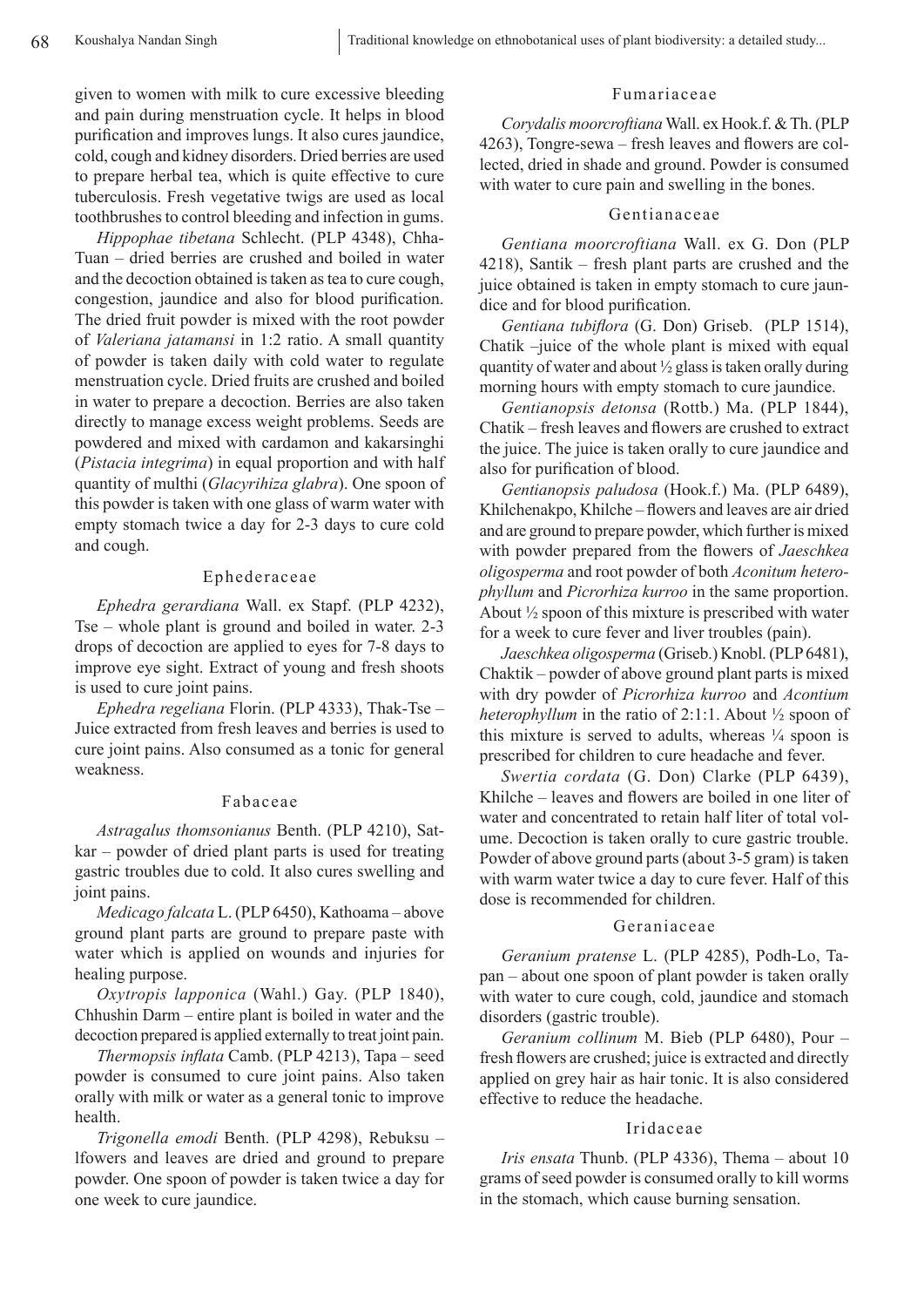#### Lamiaceae

*Dracocephalum heterophyllum* Benth. (PLP 4201), Shim-thingli – juice of fresh leaves and flowers is filtered and used in treating eye diseases like irritation, burning sensation and pain.

*Hyssopus officinalis* L. (PLP 4271), Tiyanku – powder of dried parts is taken directly with water to cure cough and cold. It is also used as an ingredient in the medicine to purify blood. Above ground parts are also boiled in water to prepare decoction and about 300 ml of such remedy is recommended daily for 2-3 days to cure fever. Flowers and leaves are crushed and applied on boils. It also cures skin eruptions.

*Phlomis bracteosa* Royle ex Benth. (PLP 6453), Gahand-Shang – above ground plant parts are air dried and ground to prepare powder, which is further mixed with powder of *Mentha longifolia, Heracleum thomsonii, Thymus linearis* and *Angelica glauca* in equal ratio. About  $\frac{1}{2}$ -1 spoon is taken with a glass of warm water to cure stomach disorder particularly gastric trouble.

*Thymus linearis* Benth. (PLP 6441), Mashi – flowers and leaves are dried, ground and applied on teeth to kill the worms and infection in the tooth gums. Dried flowers mixed with the equal ratio of seeds of *Carum carvi* and powdered. Half spoon of the powder is taken with water after meal to improve digestion. It also cures stomach pain and gastric troubles.

#### Liliaceae

*Allium carolinianum* DC. (PLP 4207), Lahud – Paste of fresh parts is taken orally with water to cure stomach pain. Vegetable prepared from leaves and rhizome is consumed to cure stomach disorders.

#### Malavaceae

*Malva verticillata* L. (PLP 6478), Sukchil, Champa – Mature seeds are ground to prepare powder. It is mixed as an ingredient along with the powder of dried roots of *Aconitum heterophyllum* and *Withania somnifera* in equal proportion. About 3 grams of this mixture is taken with water during morning, with empty stomach, per day to cure swelling and pain in kidney due to cold.

#### Oleaceae

*Fraxinus xanthoxyloides* Wall. ex DC. (PLP 6416), Thum – about  $\frac{1}{2}$  kg of stem bark is boiled in one liter of water. This decoction is filtered and concentrated at low temperature so that about ½ liter of decoction should retain. Half glass of this decoction is recommended every day to cure internal wounds/injuries for a week.

#### Orchidaceae

*Dactylorhiza hatagirea* (D. Don) Soo (PLP 4217), Wangpo-lakpa, Thebrang – about 1 kg powder of rhizomes is boiled in 2 liter of milk at low temperature

until it gets concentrated. The concentrate obtained is mixed with refined butter and taken about 1-2 grams with one glass of milk in empty stomach to increase semen concentration and sperm count. Simple powder mixed with equal quantity of honey is taken once a day for 20-40 days to cure impotency. Vaginal discharge (leucorrhoea), in case of women, is cured if powder is taken for seven days. It is also given to the patients having pain in the kidney. Paste prepared by grinding the roots is applied on wounds twice a day for 2-3 days for healing purpose.

## Pinaceae

*Cedrus deodara* (Roxb. ex D. Don) G.Don (PLP 6497), Devdar – regular massage of oil extracted from the heartwood chips is prescribed to cure skin itching and boils.

## Plantaginaceae

*Plantago major* L. (PLP 6438), Caratta, Tharma – mustard oil is applied on leaves. These leaves are applied on a boil overnight to burst it out. They reduce both swelling and pain. The cleaned and roasted seeds are taken with water in constipation. About 5 grams of seeds for children and 10 grams for adults are recommended to consume with lukewarm water for 2-3 days to cure constipation. One spoonful of seed powder is also taken once a day with cold water to cure dysentery.

#### Podophyllaceae

*Podophyllum hexandrum* Royle (PLP 6444), Omo-Chhe – about 100 grams of roots are boiled in 1liter of water to prepare decoction. It is further concentrated at low temperature. After filtration, half glass of the decoction is taken once a day for a week to cure constipation. It is also prescribed to asthma patients.

## Polygonaceae

*Polygonum polystachyum* Wall. (PLP 6459), Khabin – above ground vegetative part is crushed and consumed during morning with empty stomach to cure mouth ulcer caused by excessive heat in the stomach. It acts as cooling agent.

*Polygonum tortuosum* D. Don (PLP 4215), Nayalo – powder obtained form aerial parts is consumed orally with water to cure jaundice and stomach pain.

*Polygonum viviparum* L. (PLP 6446), Yahee, Ratmungli, Naram – seeds are roasted at low temperature and ground to prepare powder. About one spoon of this powder is taken with water to cure blood dysentery. About 100 grams of roots are boiled in 1 liter of water. When this decoction reduces to a half liter of the total volume, it is given to patients to reduce blood pressure. It also cures internal injuries and wounds and helps to reduce the pain.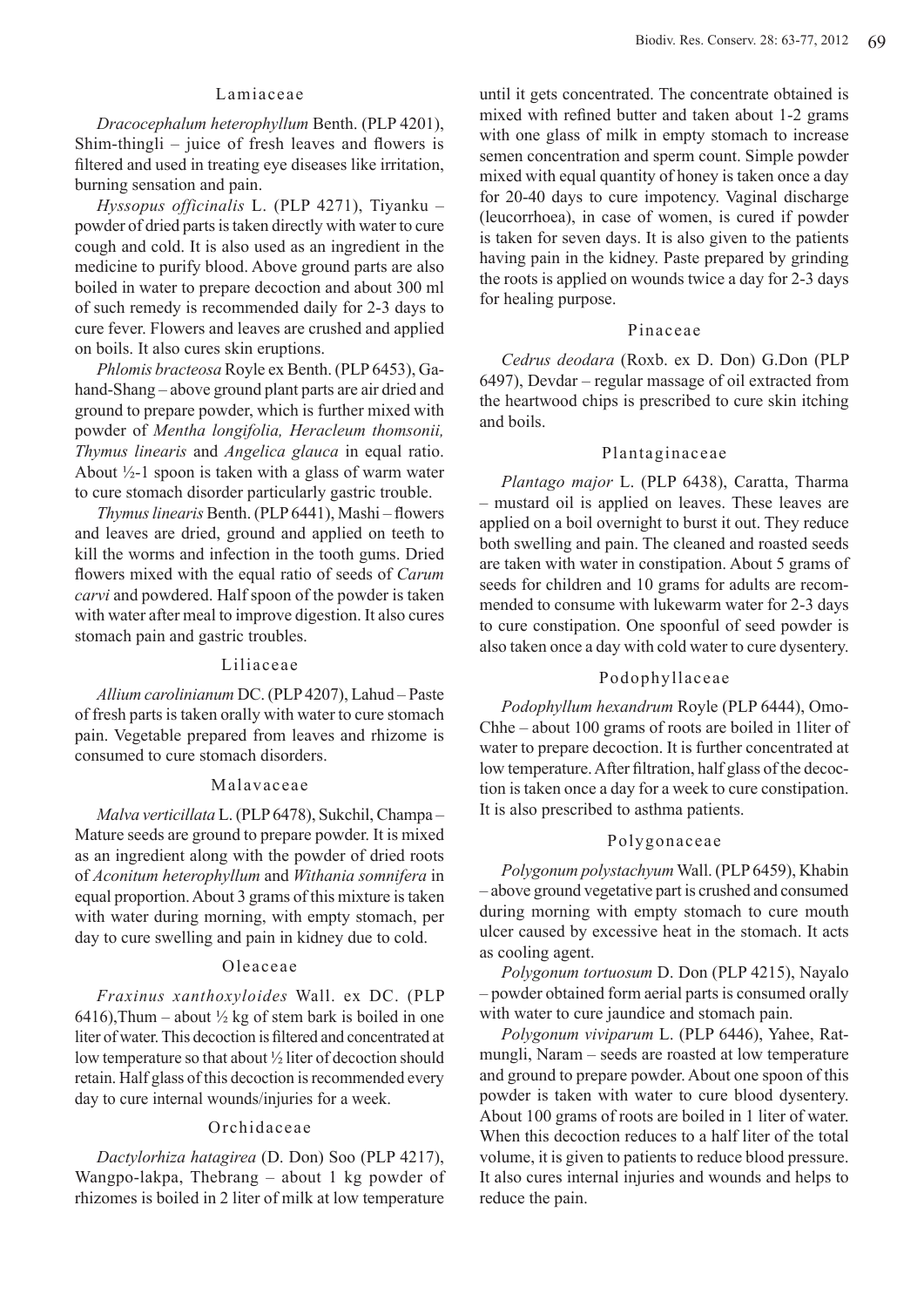*Rheum emodi* Wall. ex Meissn. (PLP 4313), Tukshu, Lichu, Artho, Chucha – juice of young leaves and roots is consumed with water to cure stomach pain due to internal injury. Roots are washed and boiled in water to prepare decoction, which is applied with ghee (butter) or with oil to cure boils, skin eruptions and wounds twice a day for 2-3 days.

*Rumex nepalensis* Spreng. (PLP 6487), Chuomsa, Shomang, Nabchalli – floral parts are ground to prepare powder. Half spoon of the powder is taken once a day to cure joint pains. It also cures body ache. Roots are ground to prepare powder. As per the requirement, powder is taken and paste is prepared by adding cow urine to apply on burned body parts to avoid infection and for immediate healing.

*Rumex orientalis* Bernh. ex Schult. (PLP 4293), Shomang – sap of fresh leaves is applied directly to cure burned skin due to hot water.

## Ranunculaceae

*Aconitum heterophyllum* Wall. ex Royle (PLP 6460), Bhonga, Bhonkhur – roots are dried in shade and are ground to prepare powder. About 0.5 gram of this powder is recommended to consume orally with honey for children and 1 gram for adults to cure tuberculosis, cough, typhoid fever and gastric trouble. One spoon of leaf powder is taken orally with warm water, honey or milk to cure gastric trouble. Sugar is added because of its bitter taste.

*Aconitum rotundifolium* Kar. & Kir. (PLP 4264), Bonkar, Pongtha, Vashi – juice extracted by crushing whole plant is taken orally with equal volume of water to cure jaundice. About 4-5 grams of root powder is taken with one glass of water once a day to cure fever and joint pains. It is also prescribed for blood purification.

*Aquilegia fragrans* Benth. (PLP 4363), Lande, kumuk – flowers and leaves are ground to prepare paste. It is applied on boils to cure them. It is also applied in case of snake bite. Flower powder is mixed with ghee and is warmed gently. It is then used to massage the body to cure body pains once a day for 10-15 days.

## Rosaceae

*Potentilla multifida* L. (PLP 4351), Pangcha – dried leaves, flowers and roots are used as ingredients to make herbal tea which is considered a healthy drink and is also prescribed due to its anti-aging potential.

*Rosa webbiana* Wall. ex Royle (PLP 4233), T-siya, Seva, Shanab, Susli – ripened fruits locally called as 'shuli' are ground to extract juice. Add small quantity of water to this juice to make one glass of volume. It is consumed daily to cure impotency and jaundice. It is also considered a good health drink.

## Rubiaceae

*Galium aparine* L. (PLP 6494), Zangchi – above ground plant parts are dried in shade and ground to

prepare powder. This powder is applied on fresh wounds directly to stop bleeding and for quick healing.

*Rubia tibetica* Hook.f. (PLP 1893), Thak-Thokpa – ripened fruits are dried and powdered. The powder along with other ingredients is used for blood purification.

## Saxifragaceae

*Bergenia stracheyi* (Hook.f. & Th.) Engl. (PLP 2728), Gatikpa – paste prepared from roots is applied to cure ulcers and blisters in mouth.

## Scrophulariaceae

*Pedicularis pectinata* Wall. ex Benth. (PLP 6482), Langna Marfo – powder of flowers is mixed in the same proportion with floral powder of *Pedicularis tenuirostris* (Langna Karfo). 5- 10 grams of this powder mixed with water is taken with empty stomach twice a day to cure swelling and stomach pain due to intestinal infection.

*Pedicularis punctata* Decne. (PLP 4245), Lungru-serpo, Lugru Marfo – powder of dried leaves and flowers is used as an ingredient to control blood pressure. Fever is also cured by taking  $\frac{1}{2}$  spoon of this powder. This dose is also prescribed with empty stomach twice a day with water to improve digestion.

*Pedicularis tenuirostris* Benth. (PLP 6483), Langna Karfo – powder prepared from the flowers of this plant is mixed with the flower powder of *Pedicularis pectinata* in equal proportion. About 5-10 gram of this mixture is consumed twice a day with water to cure stomach pain due to intestinal swelling and infection.

*Verbascum thapsus* L. (PLP 6493), Pungchunpuru – powder of leaves and flowers is mixed with mustard oil to prepare a thick paste. It is applied on boils to dry them. It is also applied on burned parts of the body for early healing.

## Solanaceae

*Hyoscyamus niger* L. (PLP 4344), Thuglang, Dandur, Tham-Damkarfo – seeds are ground and applied directly on tooth gums to cure infection and bleeding. It is also helpful to reduce tooth ache. Seed smoke is also inhaled to cure toothache because it is believed to be effective in killing germs, causing pain and swelling in gums.

## Tamaricaceae

*Myricaria germanica* (L.) Desv. (PLP 1846), Humbu – juice extracted from fresh young shoots with tender leaves is used as one of ingredients in the medicines to cure joint pains.

## Urticaceae

*Urtica dioica* L. (PLP 6434), Achuka – about 500 grams of crushed material of roots mixed with 1 liter of cow urine is boiled to prepare decoction, which is applied externally for 2-3 weeks to cure joint pain and swelling.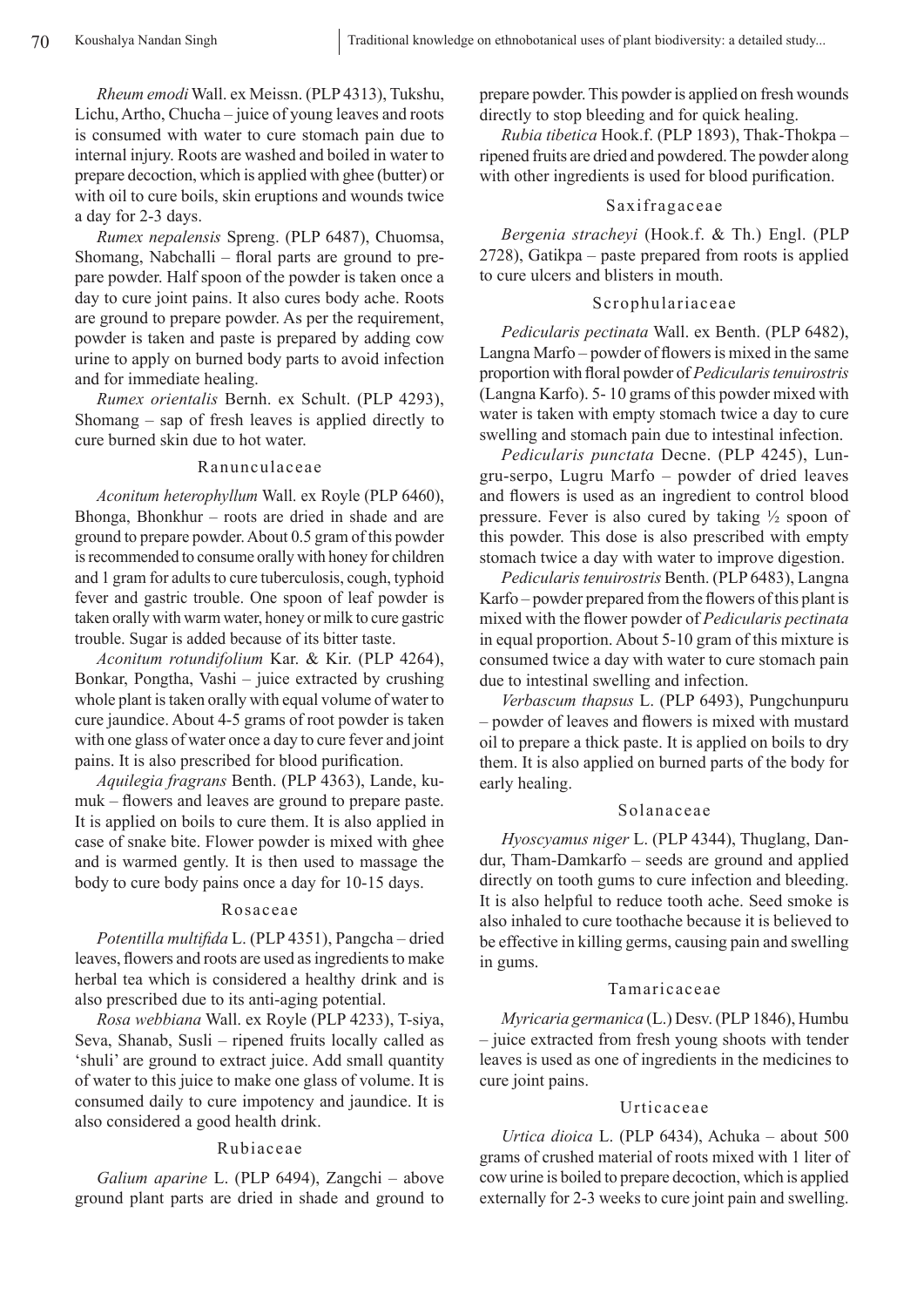#### 3.2. Statistical analyses

Information collected on the traditional utilization of plants in local health care system by the tribal communities of Lahaul-Spiti revealed the use of 86 plant species belonging to 69 genera and 34 families. These have been found to cure around 70 ailments prevailing in the area. Maximum of the species used in herbal preparations belonged to the Asteraceae families followed by Apiaceae, Gentianaceae, and Polygonaceae etc. (Table 1).

Information regarding the traditional knowledge on the medicinal uses of plants is provided in Table 2, where scientific names are given under their families arranged alphabetically along with voucher number, local names, mode of preparation, ailments cured and administration. Observations on single herbal preparations were also recorded, besides documentation of polyherbal formulations that are prescribed and administered by local healers. Most of these formulations were prescribed in powder form, whereas juice and decoction forms were

**Table 1.** Number of genera and species in individual families

| Name of family      | Number of genera | Number of species |
|---------------------|------------------|-------------------|
| Apiaceae            | 7                | 7                 |
| Asteraceae          | 12               | 18                |
| Berberidaceae       | 1                | 1                 |
| Betulaceae          | 1                | 1                 |
| Boraginaceae        | $\overline{c}$   | $\overline{c}$    |
| <b>Brassicaceae</b> | $\overline{c}$   | $\overline{c}$    |
| Capparidaceae       | $\mathbf{1}$     | 1                 |
| Chenopodiaceae      | 1                | 1                 |
| Crassulaceae        | 1                | 1                 |
| Cupressaceae        | 1                | 1                 |
| Eleagnaceae         | 1                | $\overline{c}$    |
| Ephedraceae         | 1                | $\overline{c}$    |
| Fabaceae            | 5                | 5                 |
| Fumariaceae         | 1                | $\mathbf{1}$      |
| Gentianaceae        | $\overline{4}$   | 6                 |
| Geraniaceae         | 1                | $\overline{2}$    |
| Iridaceae           | 1                | 1                 |
| Lamiaceae           | $\overline{4}$   | $\overline{4}$    |
| Liliaceae           | 1                | 1                 |
| Malvaceae           | 1                | 1                 |
| Oleaceae            | 1                | 1                 |
| Orchidaceae         | 1                | 1                 |
| Pinaceae            | 1                | 1                 |
| Plantaginaceae      | 1                | 1                 |
| Podophyllaceae      | 1                | 1                 |
| Polygonaceae        | 3                | 6                 |
| Ranunculaceae       | $\overline{c}$   | 3                 |
| Rosaceae            | $\overline{c}$   | $\overline{c}$    |
| Rubiaceae           | $\overline{c}$   | $\overline{c}$    |
| Saxifragaceae       | $\mathbf{1}$     | $\mathbf{1}$      |
| Scrophulariaceae    | $\overline{2}$   | $\overline{4}$    |
| Solanaceae          | 1                | 1                 |
| Tamariaceae         | 1                | 1                 |
| Urticaceae          | 1                | 1                 |

also in use. Generally, both fresh as well as dried plant material were used to prepare medicines but the fresh material was believed to be more effective. Among the plant parts used as a remedy, leaves were recorded to be used to a large extent followed by flowers.

Results revealed the maximum use of plants to cure stomach disorders mainly gastric trouble, stomach pain, food poising, indigestion, burning sensation, constipation and dysentery. To cure these problems, *Aconitum heterophyllum, Allium carolinianum, Angelica glauca, Artemisia biennis, A. maritima, Astragalus thomsonianus, Bupleurum falcatum, Carum carvi, Chaerophyllum villosum, Erigeron multiradiatus, E. borealis, Geranium pratense, Heracleum lanatum, Hieracium crocatum, Iris ensata, Lactuca dolichophylla, L. macrorhiza, L. rapunculoides, Lindelofia longiflora, Pedicularis pectinata, P. punctata, P. tenuirostris, Phlomis bracteosa, Plantago major, Podophyllum hexandrum, Polygonum tortuosum, P. viviparum, Saussurea glanduligera, Scorzonera divaricata, Swertia cordata, Thymus linearis* and *Tragopogon pratense* were commonly used*.*

The highest extent of use was calculated for *Hippophae rhamnoides* (17.14%) curing tuberculosis, male impotency, excessive bleeding and pain during menstruation cycle in case of women, blood purification, lung disorder, jaundice, cold, cough, kidney problems, gum bleeding and infection. It was followed by *Saussurea costus* and *Taraxacum officinale* (11.42% each), where *S. costus* was used to cure boils, blisters, leprosy, ear ache, joints pains, paralysis, cold, cough. However, the use of *T. officinale* was recorded to cure joint pains, kidney problems, mouth ulcers, boils, blisters, burned body parts, diabetes and liver troubles. The lowest use extent value (1.42%) was recorded for *Allium carolinianum*, *Aphragmus oxycarpus*, *Bupleurum falcatum, Chenopodium botrys*, *Crepis flexuosa, Erigeron multiradiatus*, *Erigeron borealis*, *Ferula jaeschkeana*, *Galium aparine*, *Gentiana tubiflora*, *Hieracium crocatum, Iris ensata*, *Lactuca dolichophylla*, *Lactuca macrorhiza, Lepidium latifolium, Myricaria germanica, Oxytropis lapponica*, *Phlomis bracteosa, Pleurospermum stylosum*, *Polygonum polystachyum*, *Rubia tibetica*, *Rumex orientalis, Saussurea glanduligera*, *Tragopogon pratense*, *Trigonella emodi* and *Urtica dioica* (Table 2).

#### **4. Discussion**

The information collected on traditional use of plants to cure various ailments revealed that native people of Lahaul-Spiti have a great respect for and faith in Amchi system of medicine practiced in the area for ages. Elderly family heads of Bhot community and Amchis (local practitioners) inherit a rich traditional knowledge and people still use the herbal medicines prescribed by local healers. Despite emergence of modern medical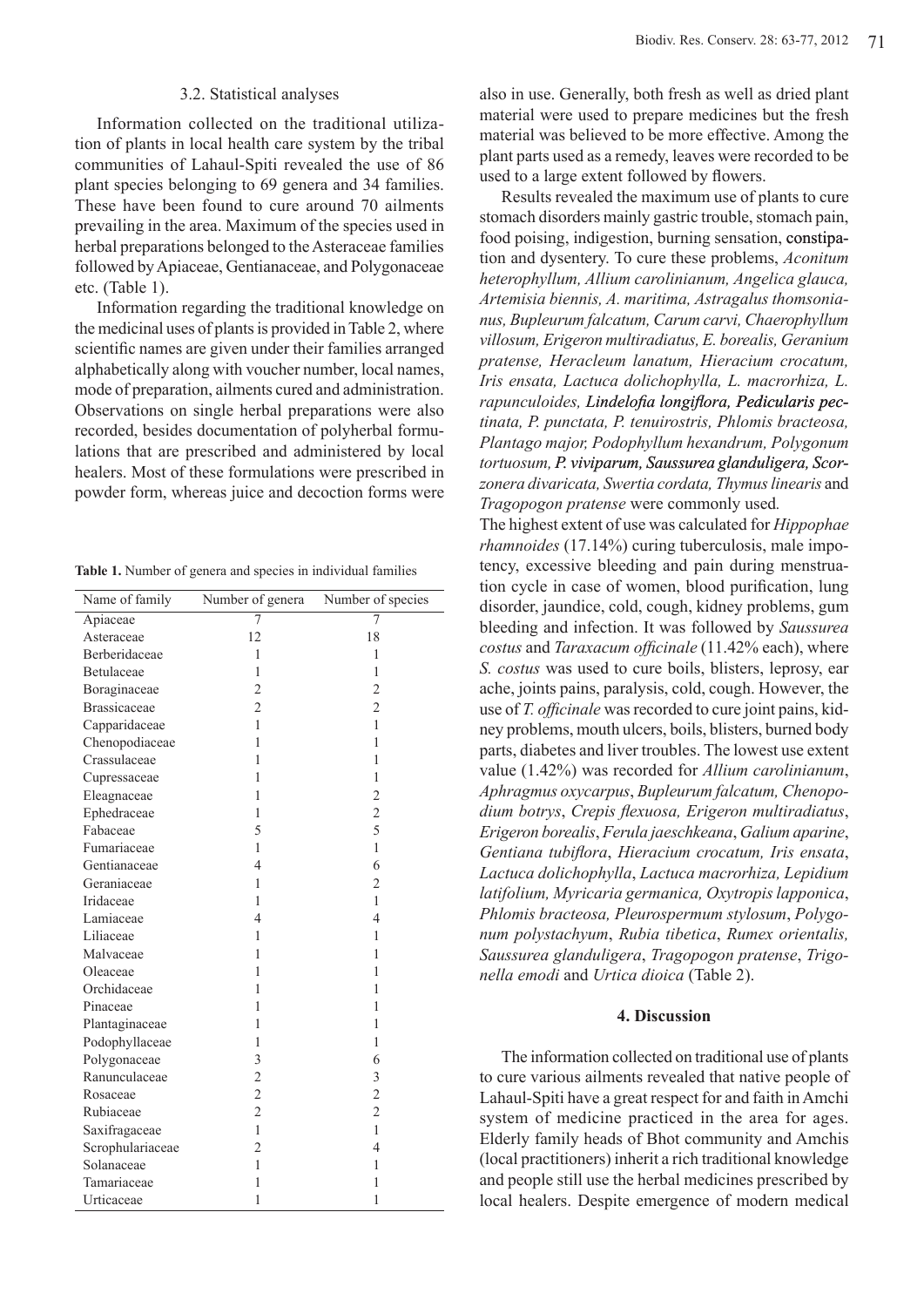| Table 2. Extent of use of plant species in traditional phytotherapy |  |  |  |
|---------------------------------------------------------------------|--|--|--|
|---------------------------------------------------------------------|--|--|--|

| Name of species                               | Extent of use $(\% )$ | Curable ailments                                                                                            |
|-----------------------------------------------|-----------------------|-------------------------------------------------------------------------------------------------------------|
| Aconitum heterophyllum                        | 5.71                  | Cough, gastric trouble, tuberculosis, typhoid                                                               |
| Aconitum rotundifolium                        | 5.71                  | Jaundice, fever, joint pains, blood purifier                                                                |
| Allium carolinianum                           | 1.42                  | Stomach pain                                                                                                |
| Angelica glauca                               | 2.85                  | Swelling, gastric troubles                                                                                  |
| Aphragmus oxycarpus                           | 1.42                  | Urinary disorders                                                                                           |
| Aquilegia fragrans                            | 4.28                  | Snake bite, body pains, boils                                                                               |
| Arnebia euchroma                              | 4.28                  | Cough, throat dryness, blood purification                                                                   |
| Artemisia biennis                             | 4.28                  | Gastric trouble, stomach pain, kills worms                                                                  |
| Artemisia maritima                            | 5.71                  | Boils, burned parts, stomach pain, joints pains                                                             |
| Artemisia scoparia                            | 2.85                  | Ear and tooth ache                                                                                          |
| Astragalus thomsonianus                       | 4.28                  | Gastric troubles, swelling and joint pains                                                                  |
| Berberis pseudumbellata                       | 7.14                  | Eye irritation and pain, cold, cough, fever                                                                 |
| Bergenia stracheyi                            | 2.85                  | Ulcers, blisters in mouth                                                                                   |
| Betula utilis                                 | 4.28<br>1.42          | Cold, cough, bleeding from nose<br>Stomachache                                                              |
| Bupleurum falcatum                            | 4.28                  | Urinary troubles, liver infection, impotency                                                                |
| Capparis spinosa<br>Carum carvi               | 4.28                  | Skin infection, toothache, testis inflammation                                                              |
| Cedrus deodara                                | 2.85                  | Skin itching, boils                                                                                         |
| Chaerophyllum villosum                        | 4.28                  | Cold, cough, stomach pain                                                                                   |
| Chenopodium botrys                            | 1.42                  | Headache                                                                                                    |
| Corydalis moorcroftiana                       | 5.71                  | Bone pain, swelling                                                                                         |
| Cousinia thomsonii                            | 4.28                  | Swellings, joint pains, body pains                                                                          |
| Crepis flexuosa                               | 1.42                  | Jaundice                                                                                                    |
| Dactylorhiza hatagirea                        | 7.14                  | Low semen concentration, impotency, leucorrhoea, kidney                                                     |
|                                               |                       | pain, wounds                                                                                                |
| Dracocephalum heterophyllum                   | 4.28                  | Eye irritation, burning sensation and pain                                                                  |
| Ephedra gerardiana                            | 2.85                  | Eye sight, joint pains                                                                                      |
| Ephedra regeliana                             | 2.85                  | Joint pains, health tonic (general weakness)                                                                |
| Erigeron multiradiatus                        | 1.42                  | Burning sensation                                                                                           |
| Erigeron borealis                             | 1.42                  | Food poisoning                                                                                              |
| Ferula jaeschkeana                            | 1.42                  | Chest pain                                                                                                  |
| Fraxinus xanthoxyloides                       | 2.85                  | Internal wounds, injuries                                                                                   |
| Galium aparine                                | 1.42                  | Wounds                                                                                                      |
| Gentiana moorcroftiana                        | 2.85                  | Jaundice, blood purification                                                                                |
| Gentiana tubiflora                            | 1.42                  | Jaundice                                                                                                    |
| Gentianopsis detonsa<br>Gentianopsis paludosa | 2.85<br>2.85          | Jaundice, blood purification<br>Fever, liver troubles                                                       |
| Geranium collinum                             | 2.85                  | Hair tonic (grey hairs), headache                                                                           |
| Geranium pratense                             | 5.71                  | Cough, cold, jaundice, stomach disorders                                                                    |
| Heracleum lanatum                             | 2.85                  | Joint pains, gastric trouble                                                                                |
| Hieracium crocatum                            | 1.42                  | Gastric troubles                                                                                            |
| Hippophae rhamnoides                          | 17.14                 | Tuberculosis, impotency, excessive bleeding and pain                                                        |
|                                               |                       | during menstruation cycle, blood purification, lung disorder,                                               |
|                                               |                       | jaundice, cold, cough, kidney problems, gum bleeding, gum                                                   |
|                                               |                       | infection                                                                                                   |
| Hippophae tibetana                            | 8.57                  | Chest congestion, jaundice, blood purifier, irregular                                                       |
| Hyoscyamus niger                              | 5.71                  | menstruation periods in females, over body weight, cough<br>Gum infection, bleeding, tooth ache, kill worms |
| Hyssopus officinalis                          | 8.57                  | Cough, cold, blood purifier, fever, boils, skin eruptions                                                   |
| Inula racemosa                                | 5.71                  | Hair fall (hair tonic), boils, blisters, skin eruptions                                                     |
| Iris ensata                                   | 1.42                  | Kill worms in the stomach                                                                                   |
| Jaeschkea oligosperma                         | 2.85                  | Headache, fever                                                                                             |
| Juniperus communis                            | 5.71                  | Impotency, skin itching, infection, boils                                                                   |
| Lactuca dolichophylla                         | 1.42                  | Constipation                                                                                                |
| Lactuca macrorhiza                            | 1.42                  | Stomachache                                                                                                 |
| Lactuca rapunculoides                         | 2.85                  | Stomach pain, cramps                                                                                        |
| Lepidium latifolium                           | 1.42                  | Joint pains                                                                                                 |
| Lindelofia longiflora                         | 5.71                  | Cuts, wounds, food poising, vomiting                                                                        |
| Malva verticillata                            | 2.85                  | Swelling and pain in kidney                                                                                 |
| Medicago falcata                              | 2.85                  | Wounds, injuries                                                                                            |
| Myricaria germanica                           | 1.42                  | Joint pains                                                                                                 |
| Oxytropis lapponica                           | 1.42                  | Joint pains                                                                                                 |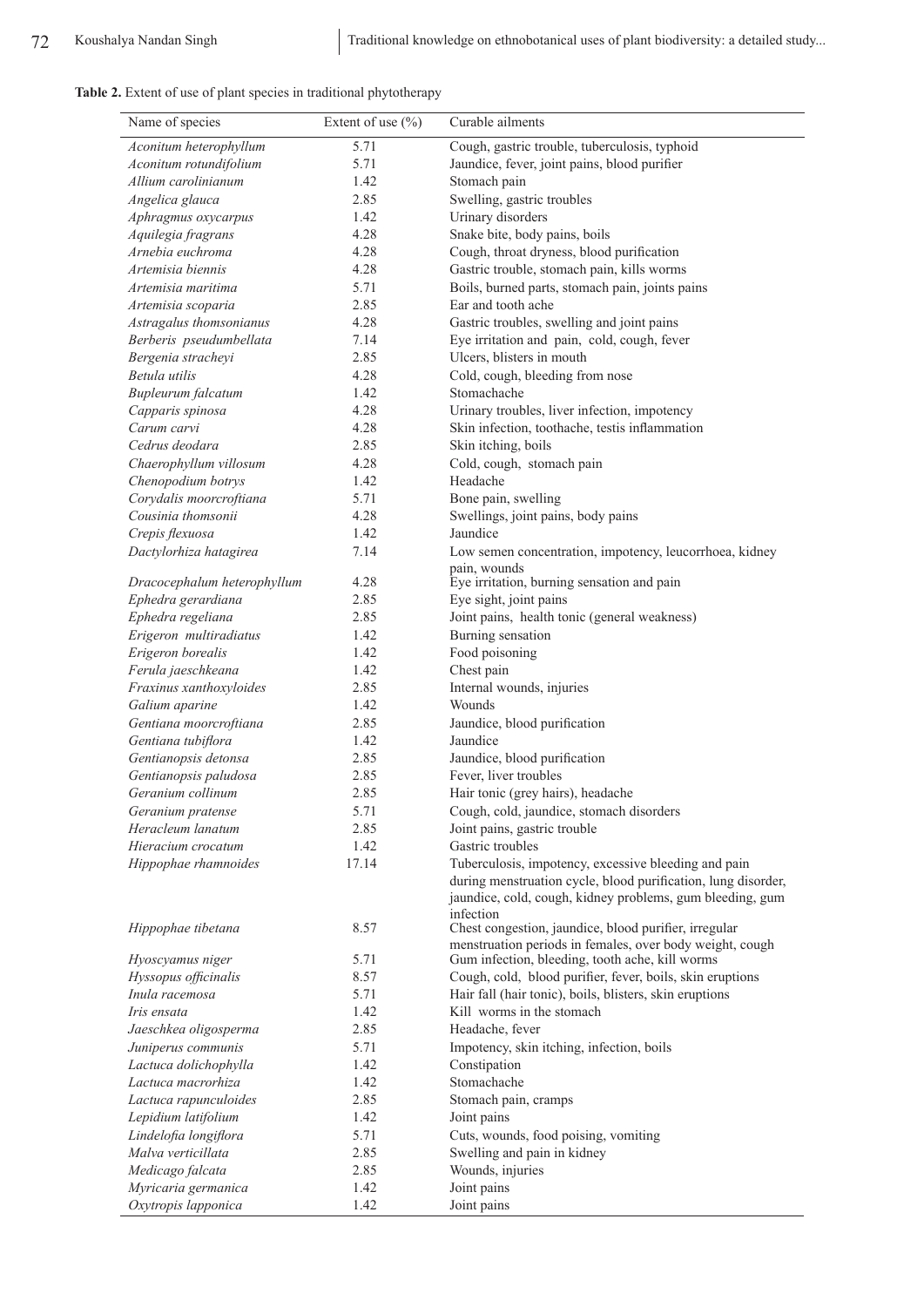| Pedicularis pectinata    | 4.28  | Intestinal infection, swelling, stomachache                        |
|--------------------------|-------|--------------------------------------------------------------------|
| Pedicularis punctata     | 4.28  | Blood pressure, fever, digestion                                   |
| Pedicularis tenuirostris | 2.85  | Intestinal swelling and pain                                       |
| Phlomis bracteosa        | 1.42  | Gastric trouble                                                    |
| Plantago major           | 4.28  | Boils, constipation, dysentery                                     |
| Pleurospermum stylosum   | 1.42  | Child delivery pain                                                |
| Podophyllum hexandrum    | 2.85  | Asthma, constipation                                               |
| Polygonum polystachyum   | 1.42  | Mouth ulcer                                                        |
| Polygonum tortuosum      | 4.28  | Stomach and intestinal troubles, jaundice                          |
| Polygonum viviparum      | 5.71  | Blood dysentery, blood pressure, internal injuries, wounds         |
| Potentilla multifida     | 2.85  | Health drink, fatigue                                              |
| Rheum emodi              | 4.28  | Internal injury, skin eruptions, wounds                            |
| Rosa webbiana            | 4.28  | Impotency, jaundice, general weakness                              |
| Rubia tibetica           | 1.42  | Blood purifier                                                     |
| Rumex nepalensis         | 2.85  | Joint pains, burned body parts                                     |
| Rumex orientalis         | 1.42  | <b>Burned</b> skin                                                 |
| Saussurea costus         | 11.42 | Boils, blisters, leprosy, ear ache, joints pains, paralysis, cold, |
|                          |       | cough                                                              |
| Saussurea glanduligera   | 1.42  | Food poisoning                                                     |
| Scorzonera divaricata    | 2.85  | Jaundice and dysentery                                             |
| Sedum tibeticum          | 2.85  | Heart and lungs disorders                                          |
| Swertia cordata          | 2.85  | Gastric trouble, fever                                             |
| Tanacetum falconeri      | 2.85  | Joint pains, blood purifier                                        |
| Taraxacum officinale     | 11.42 | Joint pains, kidney problems, mouth ulcers, boils, blisters,       |
|                          |       | burned body parts, diabetes, liver trouble                         |
| Thermopsis inflata       | 2.85  | Joint pains, general tonic                                         |
| Thymus linearis          | 7.14  | Kill worms, gum infection, indigestion, stomach pain, gastric      |
|                          |       | troubles                                                           |
| Tragopogon pratense      | 1.42  | Constipation                                                       |
| Trigonella emodi         | 1.42  | Jaundice                                                           |
| Urtica dioica            | 1.42  | Joint pain                                                         |
| Verbascum thapsus        | 2.85  | Boils, burned skin                                                 |

facilities, the native people are still dependent to a large extent on locally available plant resources to cure different diseases.

The present study sheds some light on various herbal remedies using about 86 plant species (69 genera and 34 families) curing a total 70 ailments. The most common diseases recorded with maximum use of different plants to cure, were stomach disorders, skin problems, cold and cough, pains including rheumatism, liver problems, sexual disorders and fever. Among these diseases, stomach disorders, dysentery and diarrhoea (locally known as trigpa) are the major causes of death in Lahaul-Spiti (Jain 1996). The perusal of data on plants used for various ailments in Lahaul-Spiti reveals the use of maximum number of plants for digestive disorders (Sood *et al*. 2001).

It was observed that most plants were used as single herbal preparations. Most of the preparations were prescribed for oral consumption because most of the formulations were in powder, juice and decoction forms. Paste forms of plant parts and oil extracted from seeds and roots were also used to cure ailments like joint pains and swellings. Maximum use of leaves and flowers for medicinal purpose indicates either easy availability of these plant parts or they may have strong medicinal properties. In the present discussion, relevant secondary information on traditional phytotherapy from western Himalaya was used for the authentication of the tradition knowledge recorded in the present investigation.

Against various stomach disorders, *Aconitum heterophyllum* was reported by maximum numbers of informants, to be used to cure gastric troubles. Root powder of this plant was also reported by several workers to cure diarrhoea, indigestion, dysentery, stomachache and vomiting (Sood *et al*. 2001; Sharma *et al*. 2004; Uniyal *et al*. 2006). The carminative properties of *Carum carvi*  and *Thymus linearis* reported earlier from the Lahaul valley (Kapahi 1990) validate the information of the present study. Among species used against stomachache, *Allium carolinianum* was also reported to cure indigestion (Kala & Manjrekar 1999) in Spiti. Root decoction of *Podophyllum hexandrum* is consumed orally to cure constipation (Sood *et al*. 2001); however, in earlier reports, it was also suggested to cure blood diarrhoea (Kala & Manjrekar 1999; Kala 2000) and liver problems from other parts of western Himalaya (Sharma *et al*. 2004). Similar use of the roots of *Saussurea costus* was also reported against dysentery and stomachache from Spiti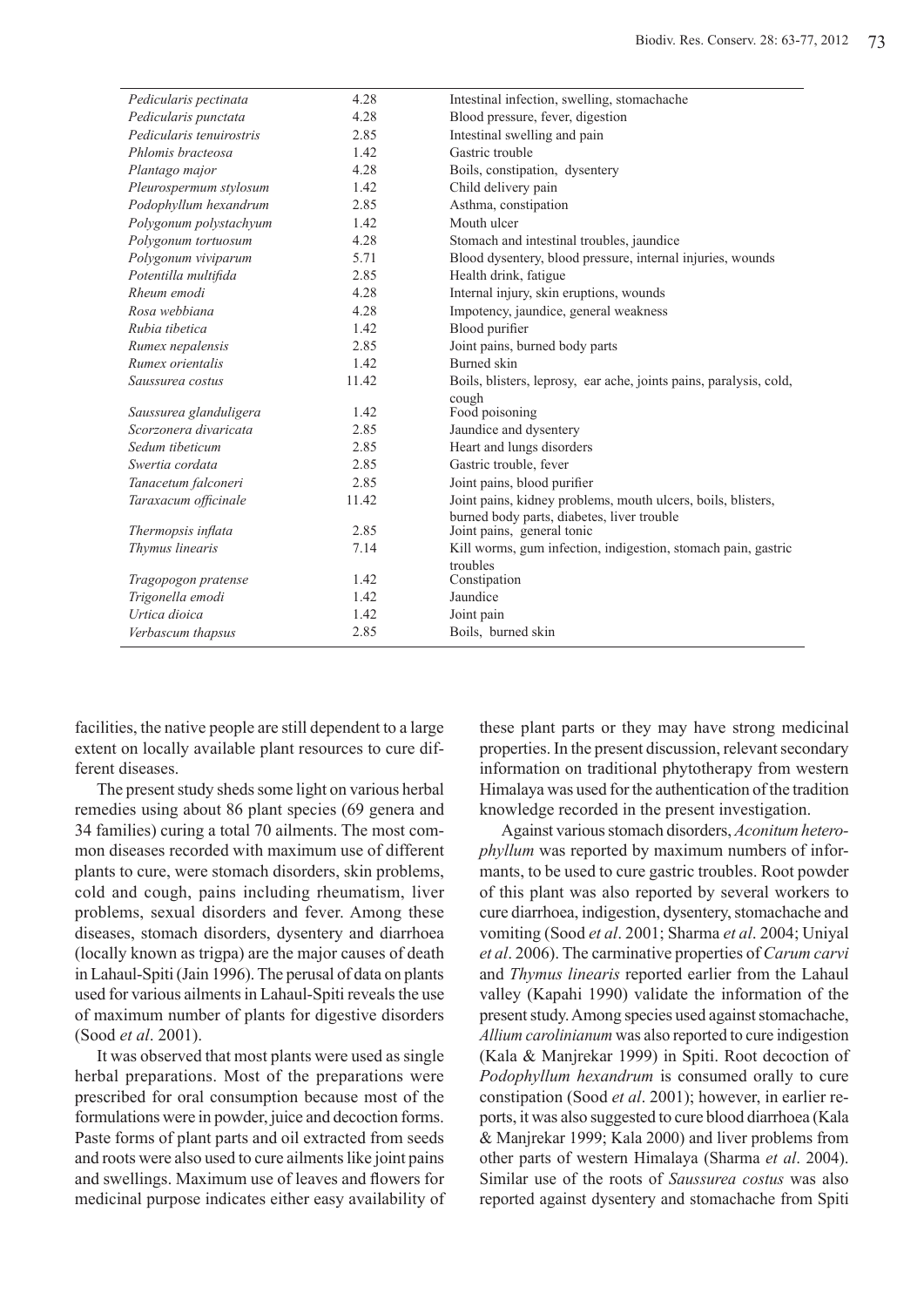area (Kala & Manjrekar 1999; Kala 2000) and *Trigonella emodi* for indigestion (Kala & Manjrekar 1999).

Among the skin diseases, boil disorder is common in Lahaul-Spiti region which may be due to high radiation and unfavourable climatic conditions in the area (Jain 1996). Of the total plants, *Cedrus deodara, Hyssopus officinalis, Inula racemosa, Juniperus communis, Rheum emodi, Saussurea costus* and *Taraxacum officinale* were found to be used to cure more than one skin disorder which indicates that these species are relatively more effective. Observations on the use of *Aconitum heterophyllum* against cough is in line with the observations of Jain (1991) from Lahaul. The traditional knowledge on the use of *Saussurea costus* against cough is also well documented from the trans-Himalaya (Chowdhery & Rao 2000). In case of swellings and joint pains, leaves of *Myricaria germanica,* reported earlier from the study area to cure swollen joints and pains (Kapahi 1990) and reports on *Oxytropis lapponica* as a remedy for swollen joints (Kala & Manjrekar 1999) have strengthened the observations recorded under present work. Furthermore, the use of *Aconitum rotundifolium* to cure rheumatism recorded from Garhwal Himalaya (Tewari *et al*. 1990) and the use of *Taraxacum officinale* and oil extracted from roots of *Saussurea costus* reported to cure joint pains (Kapahi 1990) also support information gathered under present investigation.

To cure liver disorders, another common ailment in Lahaul-Spiti, the therapeutic use of the juice of aerial parts of *Gentiana moorcroftiana* was found very effective and has also been described by Kala and Manjrekar (1999). The flower and leaf extract of this plant is also used for acidity (Singh & Chauhan 2005) causing liver trouble. Among the *Hippophae* species, the use of *H. rhamnoides*  against liver disease has also been reported from other parts of Himalayan region (Brijlal *et al*. 2001; Zeb 2004). However, there is only a single report on the traditional use of *H. tibetana* for treating jaundice (Brijlal *et al*. 2001). Besides these, the use of *Taraxacum officinale*  treating jaundice has also been reported (Kapahi 1990).

In comparison with the ailments described above, less information on plants was recorded curing sexual disorders because local people and many of the informants were found to be little hesitant to disclose sexual problems. Observations revealed maximum use of plants to cure male sexual dysfunctions. Among various species, the use of *Dactylorhiza hatagirea* to cure impotency, low sperm and semen concentration in males and leucorrhoea in females recorded from Lahaul-Spiti is in line with the observations of Brijlal *et al*. (2004) and Sharma *et al*. (2004) who reported its use in curing loss of sexual power, nerve debility and spermatorrhoea. Koelz (1979) reported the fruits of *Hippophae rhamnoides* effective as an aphrodisiac for males. However, fruit juice of *H. rhamnoides* is also

recommended to control excessive bleeding and pain during menstrual periods in case of females, besides curing male impotency in Lahaul-Spiti. In case of traditional knowledge to cure fever, relevant literature also reveals the similar use of *Aconitum heterophyllum* (Kapahi 1990) from Lahaul. Powder of whole plant of *Hyssopus officinalis* in case of fever has also been reported by Kala and Manjrekar (1998) from Spiti. However, the use of *Jaeschkea oligosperma* (Jain 1991; Sood *et al*. 2001) and *Swertia cordata* (Jain 1991) to cure fever is also available in published literature.

Traditional use of *Chenopodium botrys* and *Jaeschkea oligosperma* for headaches (Gupta *et al*. 1981), *Ferula jaeschkeana* for chest pain (Kala & Manjrekar 1999), *Aconitum rotundifolium* for blod purification (Kala & Manjrekar 1999), *Malva verticillata* (Jain 1991) and *Taraxacum officinale* for kidney disorders (Chowdhery & Rao 2000) and mouth ulcers and blisters (Uniyal & Chauhan 1973; Kala & Manjrekar 1999), the use of seeds of *Hyoscyamus niger* to cure tooth problems (Koelz 1979; Kala & Manjrekar 1999), *Thymus linearis* for gum infection and bleeding (Koelz 1979), *Bergenia stracheyi* (Kala & Manjrekar 1999) for mouth ulcers and blisters and *Dracocephalum heterophyllum* for eye disorders (Gupta *et al*. 1981; Chowdhery & Rao 2000) validates the information recorded during the present investigation. Among various plant species used in traditional phytotherapy, the highest use extent was recorded for *Hippophae rhamnoides* (17.14%) followed by *Saussurea costus* (11.42%) and *Taraxacum officinale*  (11.42%) determined on the basis of curing maximum of ailments which also revealed their importance in the local health care system of tribal communities in Lahaul-Spiti.

Screening of literature relevant to plants and plant associated traditional knowledge of Lahaul-Spiti (Koelz 1979; Kapahi 1990; Aswal & Mehrotra 1994; Kala & Manjrekar 1999; Kala 2000; Sood *et al*. 2001; Brijlal *et al*. 2004; Singh & Chauhan 2005), adjoining areas, Jammu and Kashmir, Garhwal and Kumaon Himalayas (Koul 1941; Gupta *et al*. 1980, 1981; Srivastava *et al*. 1981; Shah 1982; Dar *et al*. 1984; Sand & Badola 1987; Tewari *et al*. 1990; Balodi & Singh 1997; Sharma *et al*. 2004; Zeb 2004; Sharma *et al*. 2005; Uniyal *et al*. 2006) and other relevant sources like Compendium of Indian medicinal plants (Rastogi & Mehrotra 1960-1984), Dictionary of Indian medicinal plants (Husain *et al*. 1992), Dictionary of Indian folk medicine and ethnobotany (Jain 1991), Glossary of Indian medicinal plants (Chopra *et al*. 1956), Indian materia medica (Nadkarni 1954), Reviews on Indian medicinal plants (Gupta & Tandon 2004) and Wealth of India (Anonymous 1948-1976) and plants screened from India by Gautam *et al*. (2007) revealed information on new or lesser known medicinal uses of various plant species from Lahual-Spiti.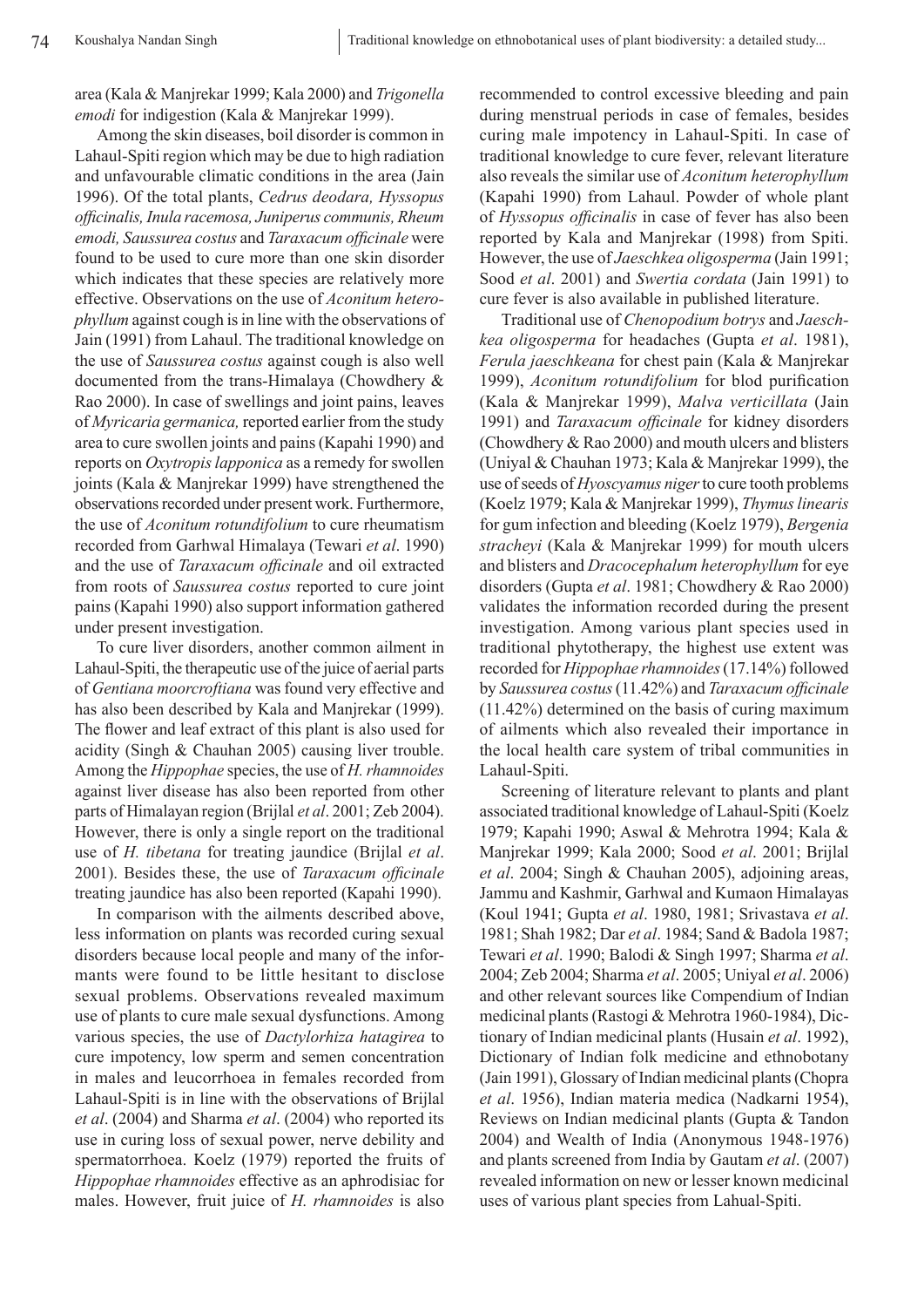The medicinal use of *Artemisia biennis, Astragalus thomsonianus, Bupleurum falcatum, Erigeron borealis, Heracleum lanatum, Irisensata, Lactuca dolichophylla, L. rapunculoides, Pedicularis pectinata, P. punctata, P. tenuirostris, Phlomis bracteosa, Saussurea glanduligera, Scorzonera divaricata* and *Tragopogon pretense*  are new additions to the ethnobotanical knowledge of curing different kinds of stomach disorders.

Medicinal uses of *Aquilegia fragrans* against boils, *Fraxinus xanthoxyloides, Galium aparine* and *Medicago falcata* for wounds and injuries, *Hyssopus officinalis* for boils, *Inula racemosa* for boils, skin eruptions and blisters, *Juniperus communis* for boils, skin infection and *itching*, and *Carum carvi* against skin infection and itching are recorded to be lesser known. Traditional uses of *Betula utilis*, *Chaerophyllum villosum, Geranium pretense, Hippophae rhamnoides* and *H. tibetana* for cold and cough, and *Aconitum rotundifolium, Gentianopsis paludosa* and *Pedicularis punctata*  for fever are less known in the traditional knowledge of western Himalaya. Furthermore, therapeutic use of *Berberis pseudumbellata* for cold, cough and fever is also not documented elsewhere. In case of rheumatism, various herbal preparations from plants like *Angelica glauca, Artemisia maritima, Astragalus thomsonianus, Corydalis moorcroftiana, Ephedra regeliana, Heracleum lanatum* and *Tanacetum falconeri* seem to be new or less known from study area.

Similarly, *Aconitum rotundifolium, Capparis spinosa, Crepis flexuosa, Gentiana tubiflora, Gentianopsis detonsa, G. paludosa, Geranium pratense, Polygonum tortuosum, Scorzonera divaricata* and *Trigonella emodi* were reported for the first time for the treatment of liver disorders. Traditional formulations of *Aphragmus oxycarpus, Capparis spinosa, Hippophae tibetana, Juniperus communis, Pleurospermum stylosum* and *Rosa webbiana* to cure sexual ailments have not yet been reported and thus are new claims to the ethnobotanical knowledge. For various other ailments, the use of *Pedicularis punctata* to cure blood pressure, *Aconitum heterophyllum* for tuberculosis, *Saussurea costus* for paralysis, *Sedum tibeticum* for heart and lung disorders, *Aquilegia fragrans* to cure body pains, *Geranium collinum* for headache, *Hippophae tibetana* for blood purification, to control body weight and chest congestion, *Arnebia euchroma*, *Gentiana moorcroftiana*, *Gentianopsis detonsa*, *Hyssopus officinalis*, *Rubia tibetica* and *Tanacetum falconeri* for blood purifica-

tion, *Taraxacum officinale* for diabetes, *Dactylorhiza hatagirea* and *Hippophae rhamnoides* to cure pain due to kidney disorder, gum infection and bleeding and *Artemisia scoparia* and *Carum carvi* for ear and toothache are also not documented elsewhere. Besides, the use of *Saussurea costus* for ear ache, *Betula utilis* for nose bleeding *Polygonum polystachyum* for mouth ulcers, *Berberis pseudumbellata* for eye disorders like pain and irritation, *Ephedra gerardiana* for weak eye sight, *Podophyllum hexandrum* for asthma and *Aquilegia fragrans* against snake bite are also new to the ethnobotany of western Himalaya.

Information on *Ephedra regeliana*, *Potentilla multifida*, *Rosa webbiana* and *Thermopsis inflata* to prepare health drinks, and use of *Geranium collinum* and *Inula racemosa* as hair tonic has also been found an addition to the traditional knowledge of western Himalaya.

Therapeutic applications of the plants discussed in this article to cure various ailments in Lahaul-Spiti region, open new vistas for the researchers to carryout in-depth phytochemical and pharmacological investigations. Different lesser known or new medicinal claims which are found hitherto unknown for their ethnobotanical usefulness and medicinal properties need immediate attention for carrying out chemical and ethnopharmacological studies. Such investigations may lead to the discovery of novel bioactive molecules and may provide leads in searching of new prospective drugs. It is greatly needed to assess these plants for phytochemical analyses and ethnopharmacological screenings so as to validate the efficacy of indigenous herbal medicines.

**Acknowledgements.** I dedicate this article to late Dr. H. R. Negi, Scientist of the Institute of Himalayan Bioresource Technology, who initiated ethno-ecological research work in the high altitude areas of Himachal Pradesh and inspired me to move forward to accomplish this task. The author is thankful to the Director, Institute of Himalayan Bioresource Technology, Palampur for the facilities and Prof. N. P Todaria, Dr. R. D. Singh and Dr. BrijLal, for their critical suggestions and guidance. National Bioresource Development Board (Dept. of Biotechnology), Government of India, is duly acknowledged for financial support. I am thankful to the technical staff of Biodiversity division of IHBT and BSI, Dehradun their help in authentication of plant specimens. I sincerely appreciate and acknowledge the role of local people of study area for their contribution in providing valuable information. The author is also thankful to the Council of Scientific and Industrial Research, New Delhi, for the award of Senior Research Fellowship.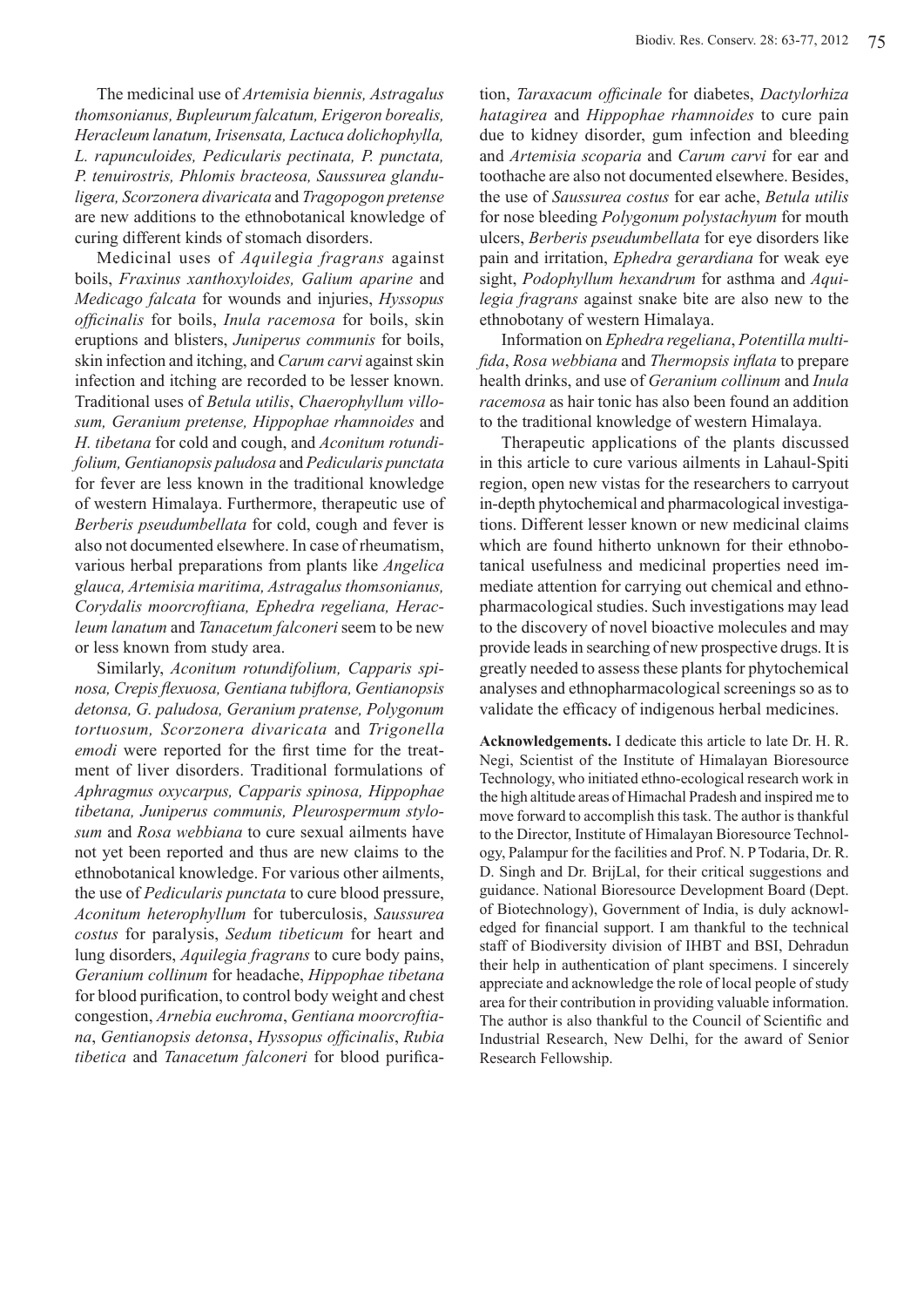## **References**

- Anonymus. 1948-1976. The Wealth of India Raw Materials. Vols. 1-11. 456 pp. Council of Scientific and Industrial Research, New Delhi, India.
- Aswal B. S. & Mehrotra B. N. 1994. Flora of Lahaul-Spiti. 721 pp. Bishen Singh Mahendra Pal Singh, Dehradun, India.
- BALODI B. & SINGH D. K. 1997. Medico-ethnobotany of Ladakh. Ann. For. 5: 189-197.
- BRIJLAL, AHUJA P. S. & GUPTA A. K. 2001. Application of Seabuckthorn in Amchi System of Medicine. In: V. SINGH & P. K. KHOSLA (eds.). Proceedings of International Workshop on Seabuckthorn, pp. 239-242. New Delhi, India.
- Brijlal, Negi H. R., Singh R. D. & Ahuja P. S. 2004. Medicinal uses of *Dactylorhiza hatagirea* among the natives of higher altitudes in western Himalaya. J. Orc. Soc. India 18(1-2): 97-100.
- Census of India 2003. District Census Hand Book Lahul and Spiti. 29 pp. Directorate of Census Operations, Himachal Pradesh, India.
- Chopra R. N., Nayar S. L. & Chopra I. C. 1956. Glossary of Indian Medicinal Plants. 329 pp. Council of Scientific and Industrial Research, New Delhi, India.
- Chowdhery H. J. & Rao R. R. 2000. Trans-Himalaya: a vast genetic resource centre of less known economic plants. Ind. J. For. 23(4): 446-456.
- COTTON C. M. 1996. Ethnobotany Principles and Applications. 434 pp. John Wiley & Sons, New York.
- DAR G. H., VIR JEE, KACHROO P. & BUTH G. M. 1984. Ethnobotany of Kashmir-1. Sind valley. J. Econ. Tax. Bot. 5: 668-675.
- Gautam R., Saklani A. & Jachak S. M. 2007. Indian medicinal plants as a source of antimycobacterial agents. J. Ethnopharm. 110: 200-234.
- GUPTA A. K. & TANDON N. 2004. Reviews on Indian Medicinal Plants. Vols. I-III. 543, 508, 496 pp. Indian Council of Medical Research, New Delhi, India.
- Gupta O. P., Srivastava T. N., Gupta S. C. & Badola D. P. 1980. An ethnobotanical and phytochemical screening of high altitude plant of Ladakh-I. Bull. Med-ethno. Res. 1: 301-317.
- Gupta O. P., Srivastava T. N., Gupta S. C. & Badola D. P. 1981. Ethnobotanical and phytochemical screening of high altitude plant of Ladakh-II. Bull. Med-ethno. Res. 2: 67-88.
- Hussain A., Virmani O. P., Popli S. P., Mishra L. N., Gupta M. M., Srivastava G. N., Abraham Z. & Singh A. K. 1992. Dictionary of Indian Medicinal Plants. 546 pp. CIMAP, Lucknow, India.
- JAIN S. 1996. Traditional healing and modern medical facilities among an Indo-Tibetan community (a brief ethnomedical survey of the boths of Spiti).  $_{\rm s}$ Man- $_{\rm r}$ Tsis (J. Tib. Med. Astr. 2 (1): 30-43.
- Jain S. K. 1987. A Manual of Ethnobotany. 225 pp. Scientific Publishers, Jodhpur, India.
- JAIN S. K. 1991. Dictionary of Indian Folk Medicine and Ethnobotany. 311 pp. Deep Publications, New Delhi, India.
- JAIN S. K. & RAO R. R. 1976. A Handbook of Field and Herbarium Methods. 157 pp. Today and Tomorrow Printers and Publishers, New Delhi, India.
- Kala C. P. 2000. Status and conservation of rare and endangered medicinal plants in the Indian trans- Himalaya. Bio. Cons. 93: 371-379.
- Kala C. P. & Manjrekar N. 1999. Ethno-medicobotany of Indian Trans-Himalaya: a case study from Spiti. J. Eco. Tax. Bot. 23(1): 177-183.
- Kapahi B. K. 1990. Ethno-botanical investigation in Lahaul (Himachal Pradesh). J. Eco. Tax. Bot. 14(1): 49-55.
- KOELZ W. N. 1979. Notes on the ethnobotany of Lahaul, a province of the Punjab. Quart. J. Crude Drug Res. 17: 1-56.
- Koul S. C. 1941. Some wild flowers of Kashmir and their indigenous use. J. Bom. Nat. His. Soc. 42: 452-454.
- Martin G. J. 1995. Ethnobotany: A Methods Manual. 292 pp. Chapman and Hall, London.
- Nadkarni A. K. 1954*. Indian Materia Medica.* Vols. I-II. 2288 pp. Bombay Popular Prakashan, India.
- POLUNIN O. & STAINTON A. 1984. Flowers of the Himalaya. 580 pp. Oxford University Press, New Delhi.
- Rastogi R. P. & Mehrotra B. N. 1960-1984. Compendium of Indian Medicinal Plants. Vols. I-III. 479, 833, 831 pp. CSIR, New Delhi, India.
- SAND B. N. & BADOLA D. P. 1987. An ethno-botanical study of J and K state of north-west Himalaya. Bull. Med. Ethno. Res. 8: 147-154.
- Shah N. C. 1982. Herbal folk medicines in northen India. J. Ethnopharm. 6: 293-301.
- SHARMA P. K., CHAUHAN N. S. & BRIJ LAL. 2004. Observations on the traditional phytotherapy among the inhabitants of Parvati valley in western Himalaya, India. J. Ethnopharm. 92: 167-176.
- Sharma P. K., Chauhan N. S. & Brij Lal. 2005. Studies on plant associated indigenous knowledge among the Malanis of Kullu district, Himachal Pradesh. Ind. J. Trad. Know. 4(4): 403-408.
- SINGH K. N. & BRIJLAL. 2008. Ethno-medicines used by tribal communities against four common ailments in Lahaul-Spiti, western Himalaya. J. Ethnopharm. 115: 147-159.
- Singh K. N. 2008. Ecological studies on landscape elements, species diversity and ethnobotany of higher plants in Lahaul-Spiti region of western Himalaya. Ph.D. Thesis, HNB Garhwal University Srinagar, Garhwal, India.
- Singh V. & Chauhan N. S. 2005. Traditional practices of herbal medicines in the Lahaul valleys, Himachal Himalayas. Ind. J. Trad. Know. 4(2): 208-220.
- Sood S. K., Nath R. & Kalia D. C. 2001. Ethnobotany of Cold Desert Tribes of Lahaul-Spiti (N. W. Himalaya). 228 pp. Deep Publication, New Delhi, India.
- Srivastava T. N., Badola D. P. & Gupta O. P. 1981. Medicinal herbs used by the *Amchis* of Ladakh. Bull. Med.-Ethno. Res. 2: 193-202.